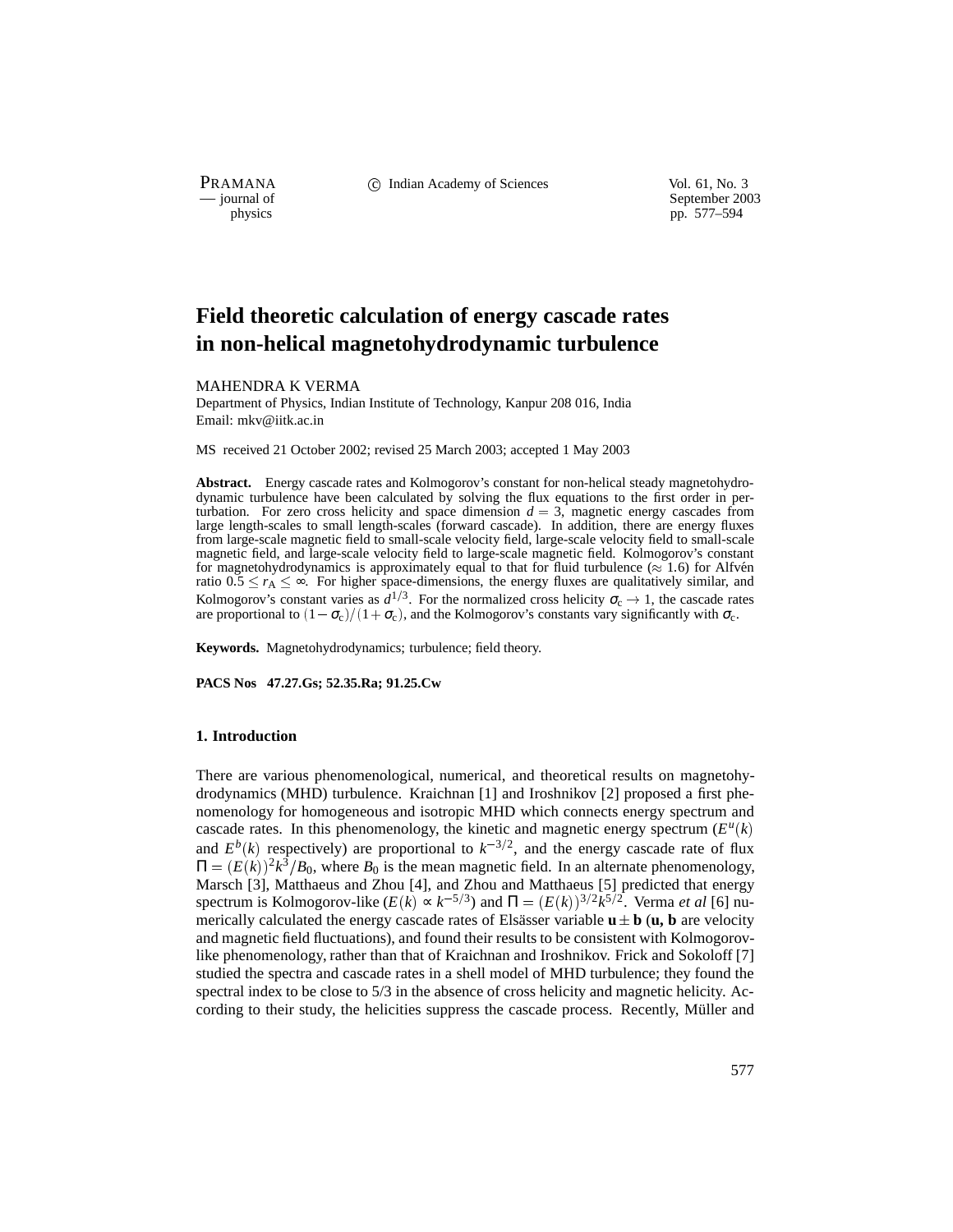

**Figure 1.** Various energy cascade rates of MHD turbulence. The illustrated wave-number spheres contain  $\mathbf{u} \leq \text{and } \mathbf{b} \leq \text{modes},$  while  $\mathbf{u} \geq \text{and } \mathbf{b} \geq \text{are modes}$  outside these spheres. The velocity field is forced at large-scale.

Biskamp [8] and Biskamp and Müller [9] computed the spectral index and found it to be closer to 5/3. Kolmogorov-like spectrum is also supported by recent theoretical results [10–15].

The energy cascade rates of MHD depend on cross helicity  $(H_c = 1/2 \langle \mathbf{u} \cdot \mathbf{b} \rangle)$ , magnetic helicity ( $H_M = 1/2$   $\langle \mathbf{a} \cdot \mathbf{b} \rangle$ , where **a** is vector potential), and kinetic helicity ( $H_K =$  $1/2 \langle u \, \omega \rangle$ , where  $\omega$  is vorticity). Here  $\langle \cdot \rangle$  denotes ensemble average, which is equal to spatial average for homogeneous and isotropic systems. Pouquet *et al* [16] applied EDQNM approximation to study energy fluxes. For non-helical MHD, Pouquet *et al* [16] argued that the ME cascade is forward, i.e., from large-scale to small-scale. However, in the presence of helicity, they observed that the large-scale magnetic energy brings to equipartition the small-scale kinetic and magnetic excitation by Alfvén effect, and the 'residual helicity',  $H_K - H_M$ , induces growth of large-scale magnetic energy and helicity. Pouquet and Patterson [17] studied this problem using direct numerical simulation and arrived at similar conclusions. In the present paper we will derive the energy fluxes of non-helical MHD using field theoretic methods. The energy fluxes of helical MHD are discussed in a companion paper, Verma [18], referred to as paper II.

Since there are two fields **u** and **b** in MHD, the energy can be transferred from **u** to **u**, **u** to **b**, and **b** to **b**. The resulting energy fluxes due to these transfers are illustrated in figure 1. These fluxes have been numerically calculated recently by Dar *et al* [19] and Ishizawa and Hattori [20] for two-dimensional (2D) MHD turbulence. The fluxes are dependent on well-known parameters: the normalized cross helicity  $\sigma_c$ , which is the ratio of twice cross helicity and energy and the Alfvén ratio  $r_A$ , which is the ratio of kinetic energy ( $1/2 \langle \mathbf{u} \cdot \mathbf{u} \rangle$ ) and magnetic energy  $(1/2 \langle \mathbf{u} \cdot \mathbf{u} \rangle)$ . The numerical values calculated by Dar *et al* for  $\sigma_c \approx 0$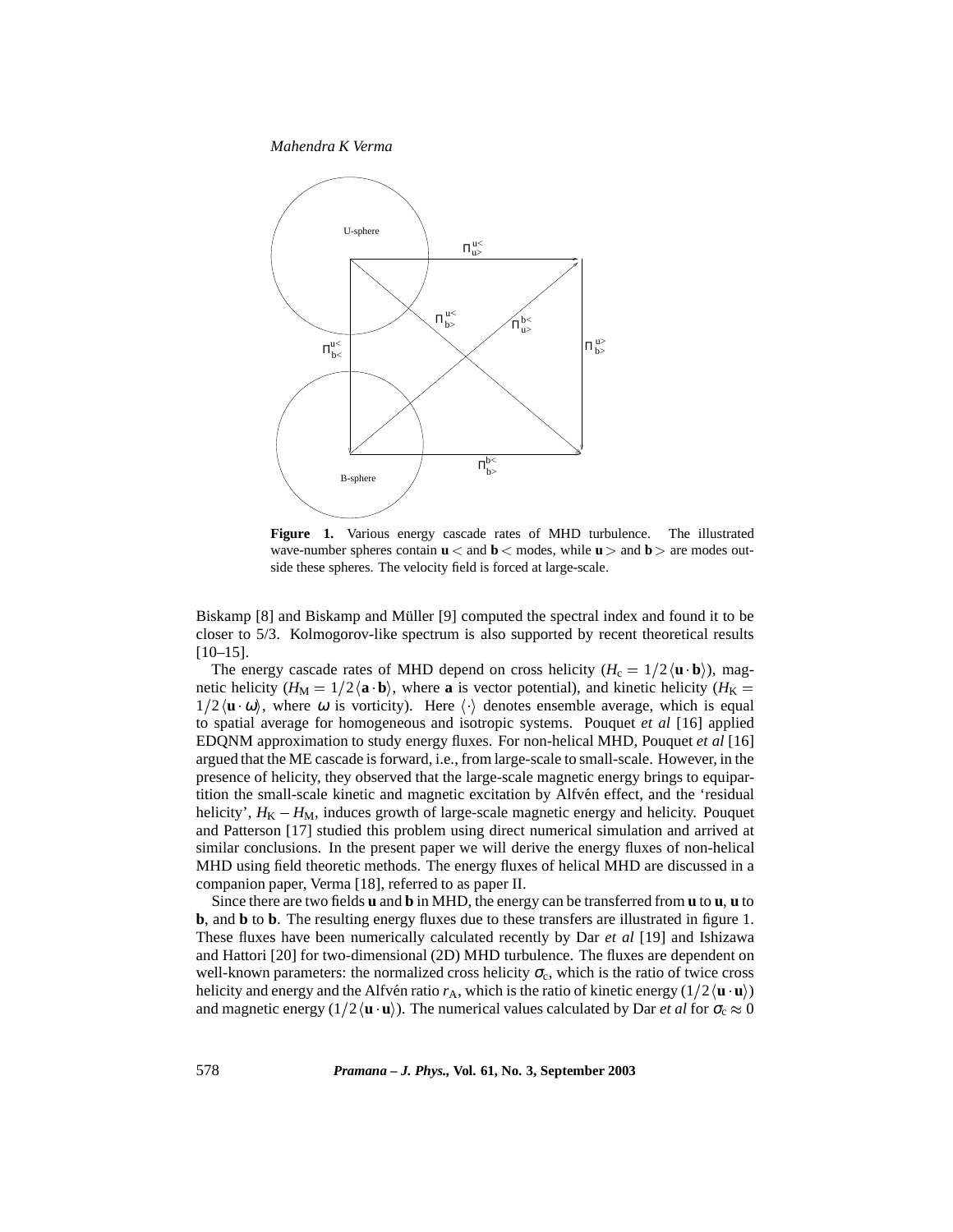*Field theoretic calculation of energy cascade rates*

|         | $\Pi_{u>u}^{u\leq}\Pi$ $\Pi_{h>}^{u\leq}\Pi$ $\Pi_{u>}^{b\leq}\Pi$ $\Pi_{h>}^{b\leq}\Pi$ $\Pi_{h}^{u\leq}\Pi$ $K^+$ |      |      |             |
|---------|---------------------------------------------------------------------------------------------------------------------|------|------|-------------|
| $-0.13$ | $0.68$ $-0.09$                                                                                                      | 0.47 | 0.37 | $\approx 4$ |

**Table 1.** The flux ratios computed by Dar *et al* ( $d = 2$ ,  $\sigma_c \approx 0$ ,  $r_A \approx 0.5$ ).

and  $r_A$  (KE/ME)  $\approx 0.5$  are listed in table 1. The prime conclusions of Dar *et al*'s [19] and Ishizawa and Hattori's [20] 2D numerical study are: (1) the ME cascades from largescales to small-scales (forward cascade), (2) there is a significant energy transfer from large length-scale velocity field to large length-scale magnetic field; this transfer could play an important role in ME enhancement and (3) there is an inverse cascade of KE. Recently, Cho and Vishniac [21] have derived some interesting scaling relationships between the energy transfer rates and verified them using numerical simulations. Since the direction of total energy cascade is the same in 2D and 3D (three-dimensional) MHD turbulence, some of the conclusions drawn by Dar *et al* [19] and Ishizawa and Hattori [20] based on 2D simulations are expected to hold at least qualitatively in 3D MHD turbulence. Therefore, in this paper we compare the numerical results of Dar *et al* [19] and Ishizawa and Hattori [20] with our 3D analytic results.

In the present paper we have carried out the energy cascade rate calculation for MHD turbulence for the *inertial-range wave numbers* using perturbative field-theoretic technique. Here, we assume that the turbulence is homogeneous and isotropic to make the problem tractable. Even though the real-world turbulence does not satisfy these properties, at least at the large-scales, many conclusions drawn using this assumption give us important insights into the energy transfer mechanisms, as will be discussed in this paper and paper II. We assume that the mean magnetic field is absent; this assumption is to ensure that the turbulence is isotropic. Our procedure requires Fourier space integrations of functions involving products of energy spectrum and the Green's functions. Since there is a general agreement on Kolmogorov-like spectrum for MHD turbulence, we take  $E(k) \propto k^{-5/3}$  for all the energy spectra for MHD. For the Green's function, we substitute the 'renormalized' or 'dressed' Green's function computed by Verma [14]. After this substitution, various energy fluxes and Kolmogorov's constant of MHD are computed. Using the steady-state condition, we also calculate the energy supply from the large-scale velocity field to the large-scale magnetic field. This result is quite robust, and is independent of the nature of large-scale forcing. In this paper we assume both kinetic and magnetic helicities to be absent. The energy fluxes for helical MHD are discussed in paper II.

The parameter space of MHD is rather large because of various energy spectra. The two well-known parameters are the normalized cross helicity  $\sigma_c$  and the Alfvén ratio  $r_A$ . Calculation of cascade rates for arbitrary  $\sigma_c$  and  $r_A$  is quite complex. In this paper we limit ourselves to two limiting cases: (1)  $\sigma_c = 0$  and whole range of  $r_A$ ; (2)  $\sigma_c \rightarrow 1$  and  $r_A = 1$ . Strictly speaking, the parameters used in our calculations are spectral  $\sigma_c(k) = 2H_c(k)/(E^u(k) + E^b(k))$  and  $r_A(k) = E^u(k)/E^b(k)$ . Since our calculation is confined to inertial-range wave numbers where Kolmogorov's 5/3 power law is valid for all the energy spectra of MHD, both  $\sigma(k)$  and  $r_A(k)$  can be treated as constants. Note that these parameters may differ from the global  $\sigma_c$  and  $r_A$ . We carry out our theoretical analysis in various dimensions. We will show that our theoretical results are in general agreement with the simulation results of Dar *et al* [19] and Ishizawa and Hattori [20].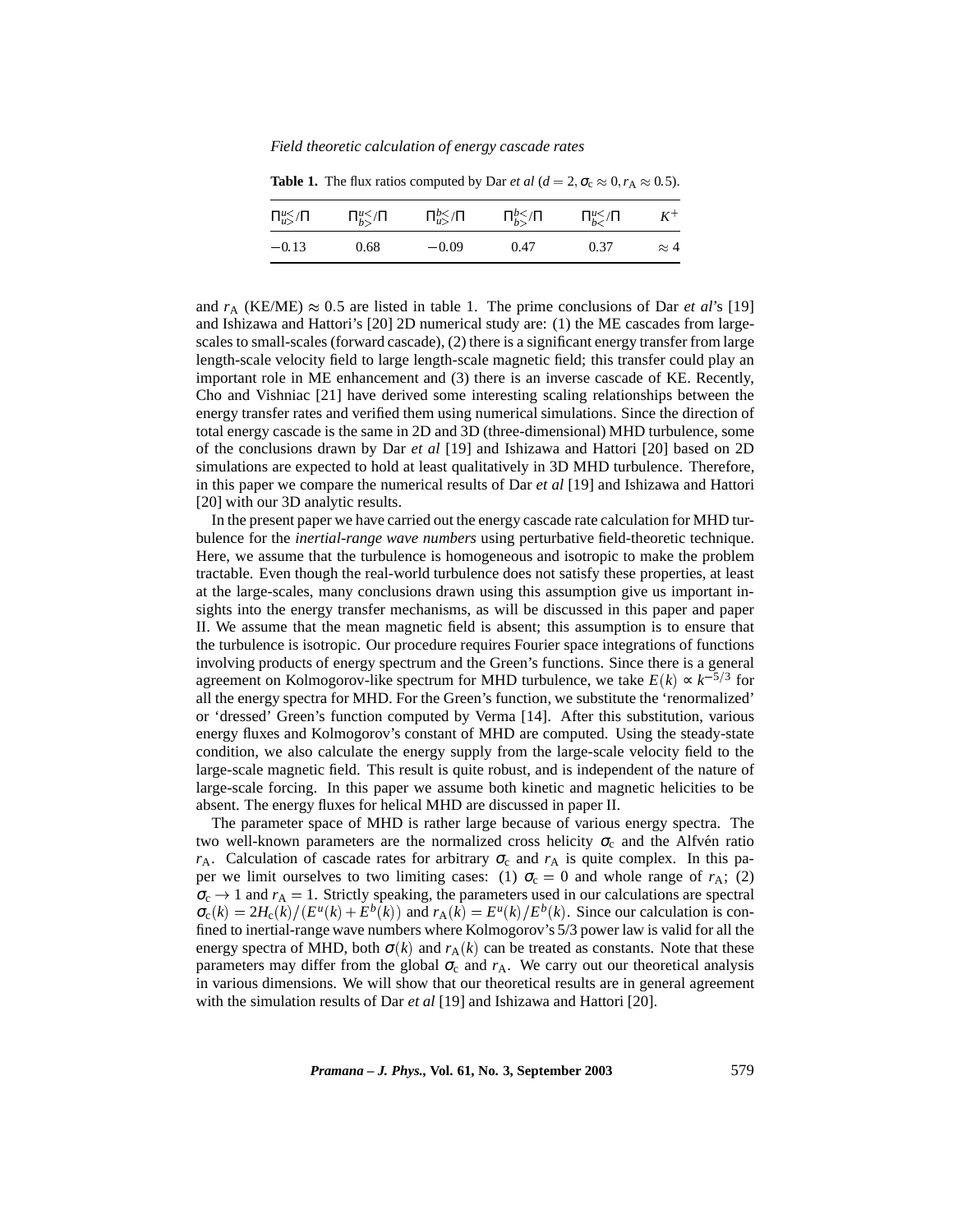The outline of this paper is as follows: In  $\S$ 2 we calculate various cascade rates for  $\sigma_c = 0$ case. The other extreme case  $\sigma_c \rightarrow 1$  is considered in §3. Section 4 contains summary and conclusions.

# **2.** Cascade rates in MHD turbulence:  $\sigma_c = 0$

In this section we will analytically compute the energy cascade rates when  $\sigma_c = 0$ . We take the following form of Kolmogorov's spectrum for kinetic energy (KE) and magnetic energy (ME):

$$
E^{u}(k) = K^{u} \Pi^{2/3} k^{-5/3}, \tag{1}
$$

$$
E^b(k) = E^u(k)/r_A,
$$
\n<sup>(2)</sup>

where *K<sup>u</sup>* is the Kolmogorov's constant for MHD turbulence and Π is the total energy flux. Another Kolmogorov's constant  $K$  is defined for the total energy,

$$
E_{\text{total}}(k) = E^{u}(k) + E^{b}(k) = E(k) = K\Pi^{2/3}k^{-5/3},
$$
\n(3)

with

$$
K = K^u (1 + r_A^{-1}).
$$
\n(4)

With this preliminaries we start our flux calculation.

The incompressible MHD equations are

$$
\frac{\partial \mathbf{u}}{\partial t} + (\mathbf{u} \cdot \nabla) \mathbf{u} = -\nabla p + (\mathbf{b} \cdot \nabla) \mathbf{b} + \nu \nabla^2 \mathbf{u},\tag{5}
$$

$$
\frac{\partial \mathbf{b}}{\partial t} + (\mathbf{u} \cdot \nabla)\mathbf{b} = -(\mathbf{b} \cdot \nabla)\mathbf{u} + \eta \nabla^2 \mathbf{b},\tag{6}
$$

$$
\nabla \cdot \mathbf{u} = 0,\tag{7}
$$

$$
\nabla \cdot \mathbf{b} = 0,\tag{8}
$$

where **u** and **b** are the velocity and magnetic fields respectively, *p* the total pressure, and <sup>ν</sup> and η the kinematic viscosity and magnetic diffusivity respectively. To compute various energy transfers among various Fourier modes we resort to the energy equations, which are [16,19,22]

$$
\left(\frac{\partial}{\partial t} + 2vk^2\right) C^{uu}(\mathbf{k}, t, t) = \frac{1}{(d-1)(2\pi)^d \delta(\mathbf{k} + \mathbf{k}')} \int_{\mathbf{k}' + \mathbf{p} + \mathbf{q} = \mathbf{0}} \frac{d\mathbf{p}}{(2\pi)^d}
$$
  
 
$$
\times [S^{uu}(\mathbf{k}'|\mathbf{p}|\mathbf{q}) + S^{uu}(\mathbf{k}'|\mathbf{q}|\mathbf{p}) + S^{ub}(\mathbf{k}'|\mathbf{p}|\mathbf{q}) + S^{ub}(\mathbf{k}'|\mathbf{q}|\mathbf{p})], \quad (9)
$$
  

$$
\left(\frac{\partial}{\partial t} + 2\eta k^2\right) C^{bb}(\mathbf{k}, t, t) = \frac{1}{(d-1)(2\pi)^d \delta(\mathbf{k} + \mathbf{k}')} \int_{\mathbf{k}' + \mathbf{p} + \mathbf{q} = \mathbf{0}} \frac{d\mathbf{p}}{(2\pi)^d}
$$
  

$$
\times [S^{bu}(\mathbf{k}'|\mathbf{p}|\mathbf{q}) + S^{bu}(\mathbf{k}'|\mathbf{q}|\mathbf{p}) + S^{bb}(\mathbf{k}'|\mathbf{p}|\mathbf{q}) + S^{bb}(\mathbf{k}'|\mathbf{q}|\mathbf{p})]. \quad (10)
$$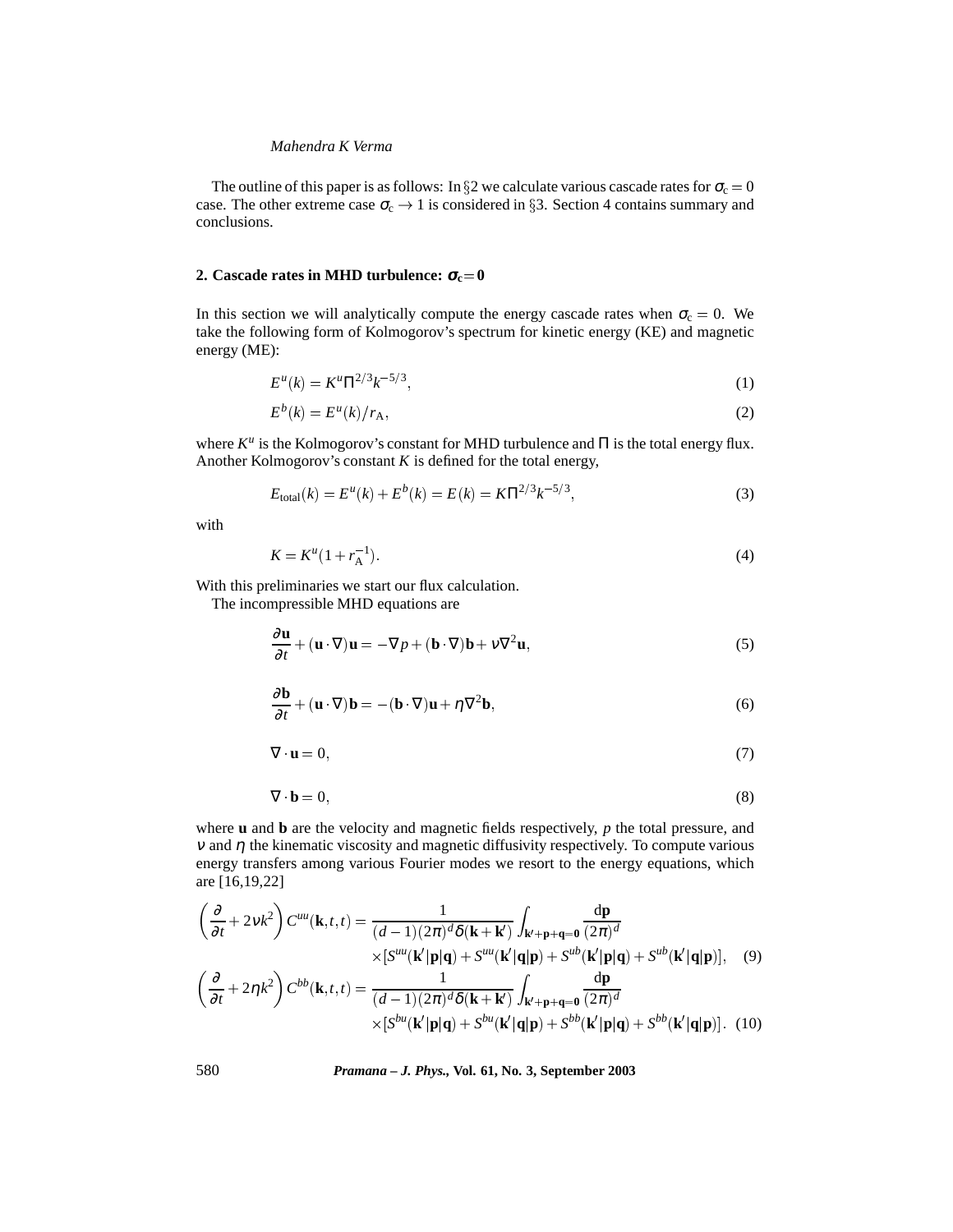The above integrals have constraints that  $\mathbf{k}' + \mathbf{p} + \mathbf{q} = \mathbf{0}$  ( $\mathbf{k} = -\mathbf{k}'$ ). The equal-time correlation functions used in the energy equations are defined using

$$
\langle u_i(\mathbf{p},t)u_j(\mathbf{q},t)\rangle = P_{ij}(\mathbf{p})C^{uu}(\mathbf{p},t,t)\delta(\mathbf{p}+\mathbf{q})(2\pi)^d
$$
\n(11)

$$
\langle b_i(\mathbf{p},t)b_j(\mathbf{q},t)\rangle = P_{ij}(\mathbf{p})C^{bb}(\mathbf{p},t,t)\delta(\mathbf{p}+\mathbf{q})(2\pi)^d
$$
\n(12)

$$
\langle u_i(\mathbf{p},t)b_j(\mathbf{q},t)\rangle = P_{ij}(\mathbf{p})C^{ub}(\mathbf{p},t,t)\delta(\mathbf{p}+\mathbf{q})(2\pi)^d
$$
\n(13)

and the energy transfer rates  $S(k'|\mathbf{p}|\mathbf{q})$  are defined using

$$
S^{uu}(\mathbf{k}'|\mathbf{p}|\mathbf{q}) = -\Im([\mathbf{k}' \cdot \mathbf{u}(\mathbf{q})][\mathbf{u}(\mathbf{k}') \cdot \mathbf{u}(\mathbf{p})]),\tag{14}
$$

$$
S^{bb}(\mathbf{k}'|\mathbf{p}|\mathbf{q}) = -\Im([\mathbf{k}' \cdot \mathbf{u}(\mathbf{q})][\mathbf{b}(\mathbf{k}') \cdot \mathbf{b}(\mathbf{p})]),\tag{15}
$$

$$
S^{ub}(\mathbf{k}'|\mathbf{p}|\mathbf{q}) = \Im([\mathbf{k}' \cdot \mathbf{b}(\mathbf{q})][\mathbf{u}(\mathbf{k}') \cdot \mathbf{b}(\mathbf{p})]),\tag{16}
$$

$$
S^{bu}(\mathbf{k}'|\mathbf{p}|\mathbf{q}) = -S^{ub}(\mathbf{p}|\mathbf{k}'|\mathbf{q}).
$$
\n(17)

Here  $\Im$  stands for the imaginary part of the argument. Note that  $C^{ub} = 0$  because  $\sigma_c$  has been taken to be zero. The above equations are based on Dar *et al*'s formalism, which is a generalization of those of Pouquet *et al* [16], Stanišić [22] and others. In Dar *et al*'s formalism, the terms  $S(\mathbf{k}|\mathbf{p}|\mathbf{q})$  represent energy transfer from mode **p** (the second argument of *S*) to **k** (the first argument of *S*) with mode **q** (the third argument of *S*) acting as a mediator. Note that in the expression for *S*, the field variables with the first and second arguments are dotted together, while the field variables with the third argument is dotted with the wavevector **k**. Dar *et al*'s formulas have certain advantages over those of Pouquet *et al* [16] and Stanišić [22]. Some of the quantities to be defined below were not accessible in the earlier formalism, but now they can be calculated using Dar *et al*'s formulas. For detailed comparisons of these methods, refer to Dar *et al* [19]. In addition, the flux formulas derived using the new scheme are relatively simpler.

After some algebraic manipulation it can be shown that

$$
S^{uu}(\mathbf{k}'|\mathbf{p}|\mathbf{q}) + S^{uu}(\mathbf{k}'|\mathbf{q}|\mathbf{p}) + S^{uu}(\mathbf{p}|\mathbf{k}'|\mathbf{q}) + S^{uu}(\mathbf{p}|\mathbf{q}|\mathbf{k}')
$$
  
+
$$
S^{uu}(\mathbf{q}|\mathbf{k}'|\mathbf{p}) + S^{uu}(\mathbf{q}|\mathbf{p}|\mathbf{k}') = 0,
$$
(18)  

$$
S^{bb}(\mathbf{k}'|\mathbf{p}|\mathbf{q}) + S^{bb}(\mathbf{k}'|\mathbf{q}|\mathbf{p}) + S^{bb}(\mathbf{p}|\mathbf{k}'|\mathbf{q}) + S^{bb}(\mathbf{p}|\mathbf{q}|\mathbf{k}')
$$
  
+
$$
S^{bb}(\mathbf{q}|\mathbf{k}'|\mathbf{p}) + S^{bb}(\mathbf{q}|\mathbf{p}|\mathbf{k}') = 0,
$$
(19)  

$$
S^{ub}(\mathbf{k}'|\mathbf{p}|\mathbf{q}) + S^{ub}(\mathbf{k}'|\mathbf{q}|\mathbf{p}) + S^{ub}(\mathbf{p}|\mathbf{k}'|\mathbf{q}) + S^{ub}(\mathbf{p}|\mathbf{q}|\mathbf{k}')
$$

$$
+ S^{ub}(\mathbf{q}|\mathbf{k}'|\mathbf{p}) + S^{ub}(\mathbf{q}|\mathbf{p}|\mathbf{k}') + S^{bu}(\mathbf{k}'|\mathbf{p}|\mathbf{q})
$$
  
+  $S^{bu}(\mathbf{k}'|\mathbf{q}|\mathbf{p}) + S^{bu}(\mathbf{p}|\mathbf{k}'|\mathbf{q}) + S^{bu}(\mathbf{p}|\mathbf{q}|\mathbf{k}')$   
+  $S^{bu}(\mathbf{q}|\mathbf{k}'|\mathbf{p}) + S^{bu}(\mathbf{q}|\mathbf{p}|\mathbf{k}') = 0.$  (20)

These are the statements of 'detailed conservation of energy' in MHD triads (when  $v =$  $\eta = 0$  [23].

For energy flux study, we split the wave number space into two regions:  $k < k_0$  (inside ' $k_0$ -sphere') and  $k > k_0$  (outside ' $k_0$ -sphere'). This division is done for both velocity and magnetic fields. The energy transfer could take place from inside/outside  $u/b$ -sphere to inside/outside  $u/b$ -sphere. In terms of *S*, the energy flux from inside the *X*-sphere to outside the *Y*-sphere is

*Pramana – J. Phys.,* **Vol. 61, No. 3, September 2003** 581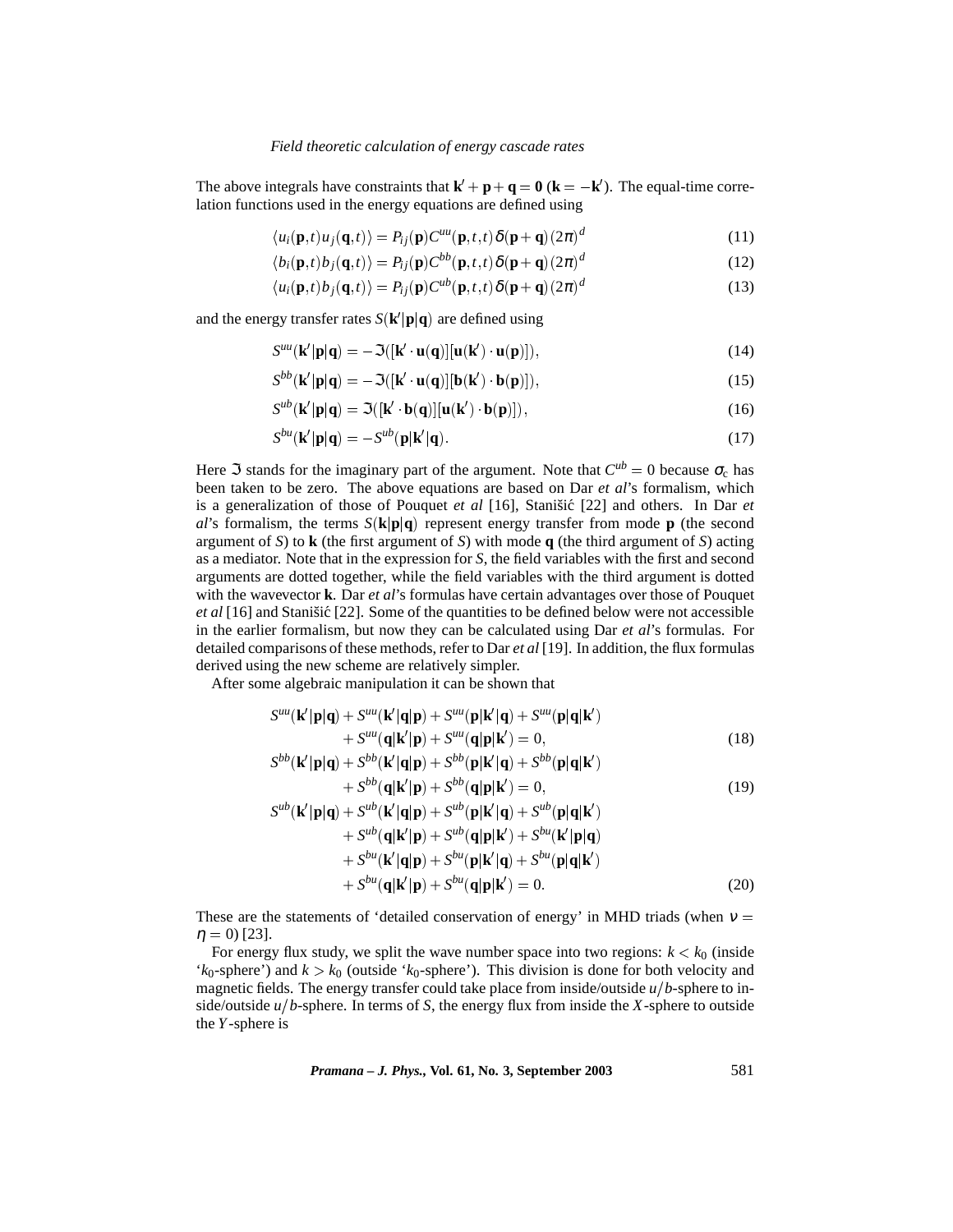$$
\Pi_{Y>}^{X<}(k_0) = \frac{1}{(2\pi)^d \delta(\mathbf{k}' + \mathbf{p} + \mathbf{q})} \int_{k' > k_0} \frac{\mathrm{d}\mathbf{k}'}{(2\pi)^d} \int_{p < k_0} \frac{\mathrm{d}\mathbf{p}}{(2\pi)^d} \left\langle S^{YX}(\mathbf{k}'|\mathbf{p}|\mathbf{q}) \right\rangle, \tag{21}
$$

where *X* and *Y* stand for *u* or *b*. The energy fluxes from inside  $u/b$ -sphere to outside *ub*-sphere can be calculated by earlier formalism, as well as by Dar *et al*'s formalism. However, the fluxes from inside *u*-sphere to inside *b*-sphere, and from outside *u*-sphere to outside *b*-sphere can be numerically calculated only by Dar *et al*'s formalism [19]. In this paper we will analytically calculate the above fluxes in the inertial range using the Kolmogorov-like energy spectrum.

We assume that the kinetic energy is forced at small wave numbers, and the turbulence is steady. Therefore,

$$
\Pi_{b<}^{u<} = \Pi_{b>}^{b<} + \Pi_{u>}^{b<},\tag{22}
$$

Input kinetic energy = 
$$
\Pi_{u>}^{u\le}
$$
 +  $\Pi_{b>}^{u\le}$  +  $\Pi_{b<}^{u\le}$  (23)

We calculate the energy flux  $\Pi_{bc}^{u\leq}$  using the above steady-state property. Hence the energy feed into the large-scale magnetic field from the large-scale velocity field could be obtained theoretically irrespective of the nature of large-scale forcing.

We will analytically calculate the above energy fluxes [eq. (21)] in the inertial range to the leading order in perturbation series. It is assumed that **uk**- is Gaussian to leading order. Consequently, the ensemble average of  $S^{YX}$ ,  $\langle S^{YX} \rangle$ , is zero to the zeroth order, but is non-zero to the first order. The first order terms for  $S^{YX}(k|p|q)$  in terms of Feynman diagrams are shown below:

$$
\langle S^{uu}(k'|p|q)\rangle = \begin{pmatrix} \sqrt{1-\lambda} & 0 & \lambda & 0 \\ 0 & 0 & \lambda & 0 \\ 0 & 0 & \lambda & 0 \end{pmatrix} + \begin{pmatrix} 0 & 0 & \lambda & 0 \\ 0 & 0 & \lambda & 0 \\ 0 & 0 & \lambda & 0 \end{pmatrix}, \qquad (24)
$$

$$
\langle S^{ub}(k'|p|q)\rangle = - \begin{matrix} 1 & 0 & 0 & 0 & 0 \\ 0 & 0 & 0 & 0 & 0 \\ 0 & 0 & 0 & 0 & 0 \\ 0 & 0 & 0 & 0 & 0 \\ 0 & 0 & 0 & 0 & 0 \end{matrix} + \begin{matrix} 25 & 0 & 0 & 0 \\ 0 & 0 & 0 & 0 \\ 0 & 0 & 0 & 0 \\ 0 & 0 & 0 & 0 \\ 0 & 0 & 0 & 0 \end{matrix} \rangle
$$

$$
\langle S^{bu}(k'|p|q)\rangle = \frac{\text{eVQQQQ}}{\text{eV}} = \text{fiviv} + \text{eVQQQQQ} \tag{26}
$$

$$
\langle S^{bb}(k'|p|q) \rangle = \underbrace{\partial^{0000}Q}_{\text{1}} + \underbrace{\langle 00000 \rangle}_{\text{2}} - \underbrace{\langle 0000 \rangle}_{\text{2}} \tag{27}
$$

In the above diagrams the solid, dashed, wiggly (photon), and curly (gluons) lines denote  $\langle u_i u_j \rangle$ ,  $\langle b_i b_j \rangle$ ,  $G^{uu}$ , and  $G^{bb}$  respectively. In all the diagrams, the left vertex denotes  $k_i$ ,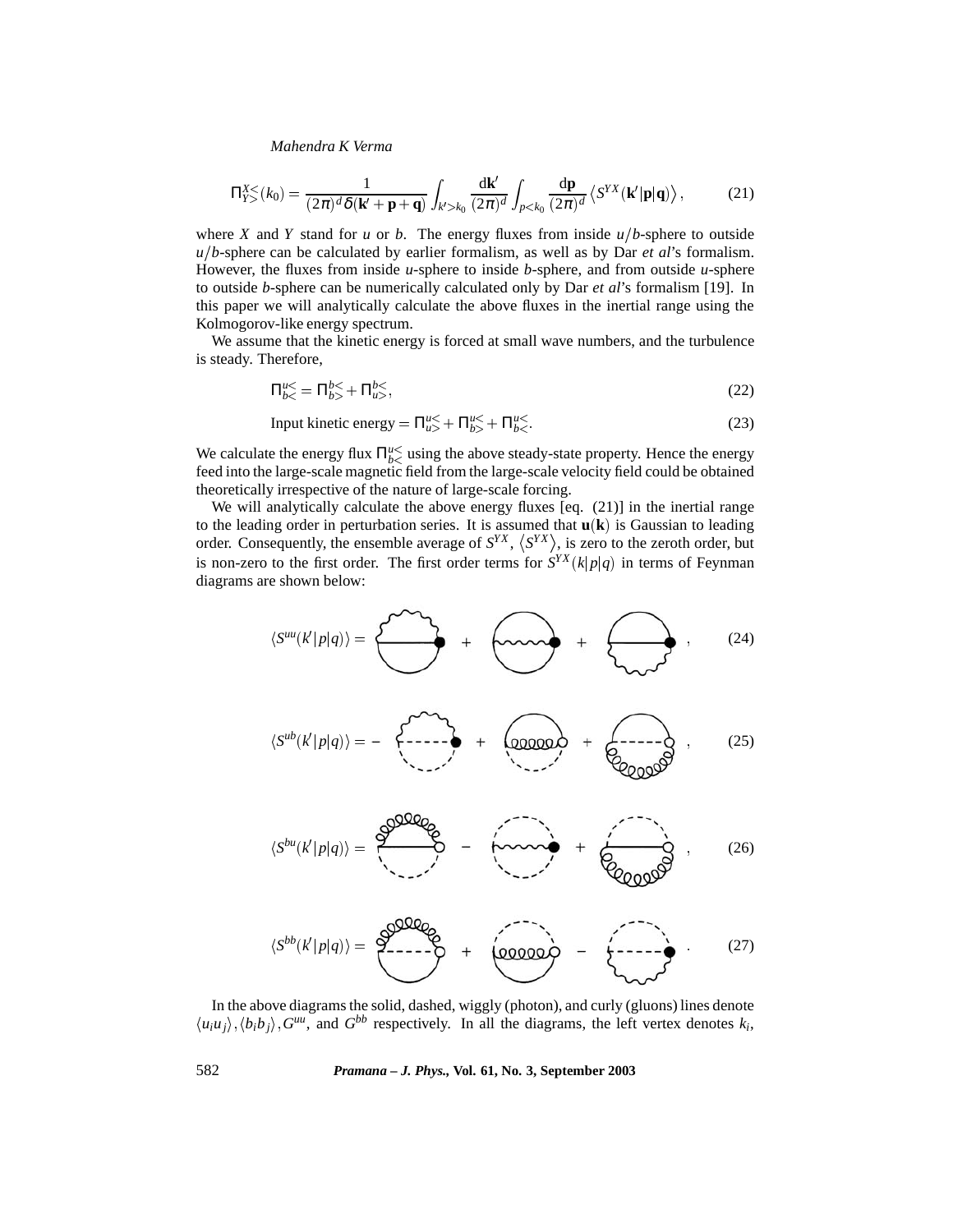while the filled circle and the empty circles of right vertex represent  $(-i/2)P_{ijm}^+$  and  $-iP_{ijm}^$ respectively. Since  $G^{ub}$ ,  $G^{bu}$ ,  $C^{ub}$ , and  $C^{bu}$  are zero when  $\sigma_c = 0$ , we have not included the Feynman diagrams containing these terms. When we substitute  $\langle u_i u_j \rangle, \langle b_i b_j \rangle$  using eqs (11) and (12), we obtain terms involving  $C^{X}(p,t,t')C^{Y}(q,t,t')$ . The resulting expressions for various  $\langle S^{YX}(k|p|q) \rangle$  are

$$
\langle S^{uu}(k|p|q)\rangle = \int_{-\infty}^{t} dt'(2\pi)^{d} [T_{1}(k,p,q)G^{uu}(k,t-t')C^{uu}(p,t,t')C^{uu}(q,t,t')+T_{5}(k,p,q)G^{uu}(p,t-t')C^{uu}(k,t,t')C^{uu}(q,t,t')+T_{9}(k,p,q)G^{uu}(q,t-t')C^{uu}(k,t,t')C^{uu}(p,t,t')], \qquad (28)
$$
  

$$
\langle S^{ub}(k|p|q)\rangle = \int_{-\infty}^{t} dt'(2\pi)^{d} [T_{2}(k,p,q)G^{uu}(k,t-t')C^{bb}(p,t,t')C^{bb}(q,t,t')+T_{7}(k,p,q)G^{bb}(p,t-t')C^{uu}(k,t,t')C^{bb}(q,t,t')+T_{11}(k,p,q)G^{uu}(q,t-t')C^{uu}(k,t,t')C^{bb}(p,t,t')], \qquad (29)
$$
  

$$
\langle S^{bu}(k|p|q)\rangle = \int_{-\infty}^{t} dt'(2\pi)^{d} [T_{3}(k,p,q)G^{bb}(k,t-t')C^{uu}(p,t,t')C^{bb}(q,t,t')+T_{6}(k,p,q)G^{uu}(p,t-t')C^{bb}(k,t,t')C^{bb}(q,t,t')+T_{12}(k,p,q)G^{bb}(q,t-t')C^{bb}(k,t,t')C^{uu}(p,t,t')], \qquad (30)
$$
  

$$
\langle S^{bb}(k|p|q)\rangle = \int_{-\infty}^{t} dt'(2\pi)^{d} [T_{4}(k,p,q)G^{bb}(k,t-t')C^{bb}(p,t,t')C^{uu}(q,t,t')+T_{8}(k,p,q)G^{bb}(p,t-t')C^{bb}(k,t,t')C^{uu}(q,t,t')+T_{10}(k,p,q)G^{uu}(q,t-t')C^{bb}(k,t,t')C^{uu}(q,t,t')], \qquad (31)
$$

where  $T_i(k, p, q)$  are functions of wavevectors  $k, p$ , and  $q$  given in Appendix A.

The Green's functions can be written in terms of 'effective' or 'renormalized' viscosity  $v(k)$  and resistivity  $\eta(k)$  (see Verma [14] for details) as

$$
G^{uu}(k, t - t') = \exp(-v(k)k^2(t - t'))\,,\tag{32}
$$

$$
G^{bb}(k, t - t') = \exp(-\eta(k)k^2(t - t')).
$$
\n(33)

The relaxation time for  $C^{uu}(k, t, t')$  is assumed to be the same as that of  $G^{uu}$ , and that of  $C^{bb}(k, t, t')$  is assumed to be the same as that of  $G^{bb}$ . Therefore, the time dependence of the unequal-time correlation functions will be

$$
C^{uu}(k, t, t') = \exp(-\nu(k)k^{2}(t - t')) C^{uu}(k, t, t)
$$
\n(34)

$$
C^{bb}(k, t, t') = \exp(-\eta(k)k^2(t - t')) C^{bb}(k, t, t).
$$
\n(35)

The above forms of Green's and correlation functions are substituted in the expression of  $\langle S^{YX} \rangle$ , and the *t'* integral is performed. Now eqs (21) and (28) yield the following flux formula for  $\Pi_{u>}^{u}({k_0})$ :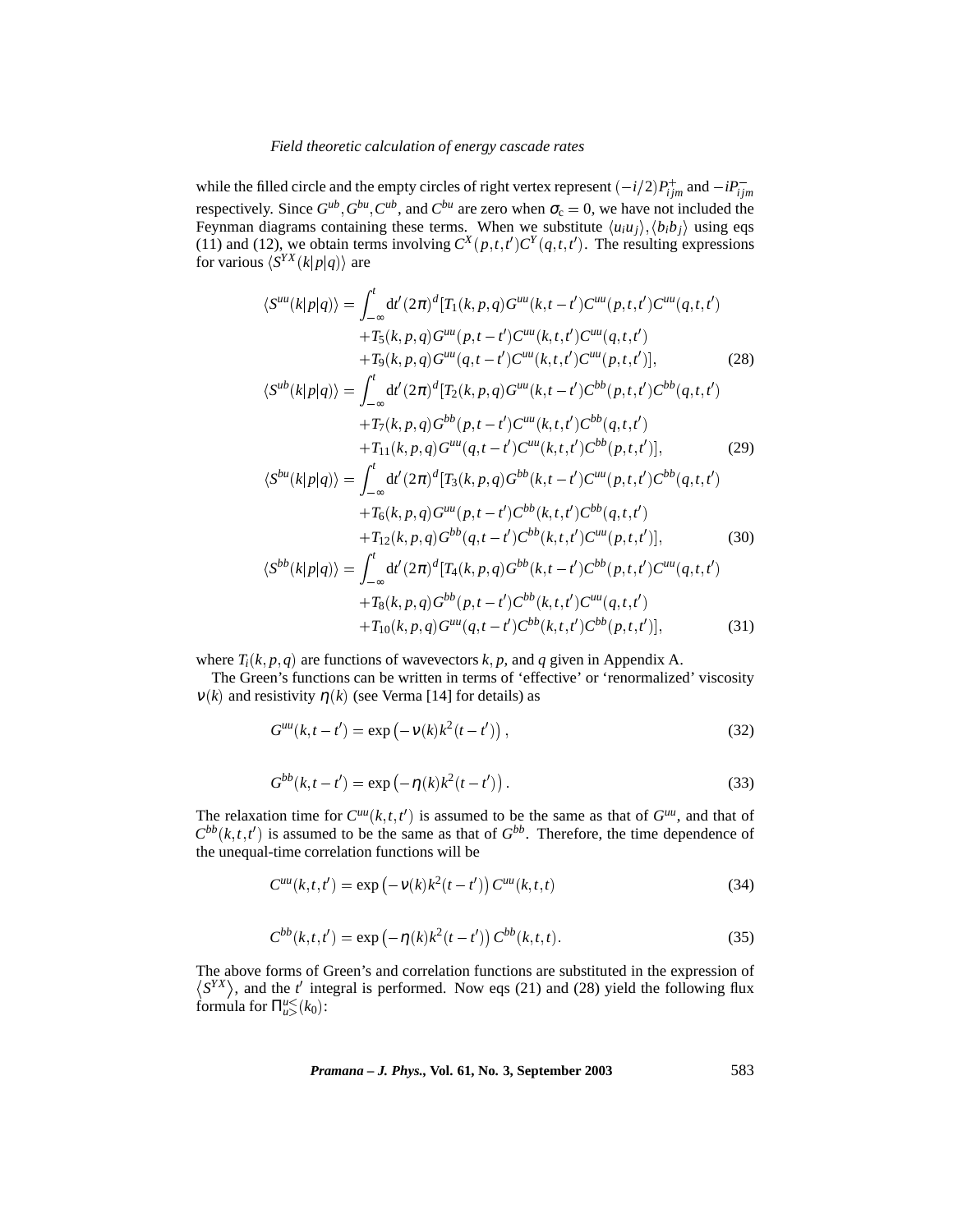$$
\Pi_{u>}^{u}{}^{<}(k_0) = \int_{k>k_0} \frac{d\mathbf{k}}{(2\pi)^d} \int_{p < k_0} \frac{d\mathbf{p}}{(2\pi)^d} \frac{1}{v(k)k^2 + v(p)p^2 + v(q)q^2} \times [T_1(k, p, q)C^{uu}(p)C^{uu}(q) + T_5(k, p, q)C^{uu}(k)C^{uu}(q) + T_9(k, p, q)C^{uu}(k)C^{uu}(p)]. \tag{36}
$$

The expressions for the other fluxes can be obtained similarly.

The equal-time correlation functions  $C^{uu}(k,t,t)$  and  $C^{bb}(k,t,t)$  at the steady state can be written in terms of one-dimensional energy spectrum as

$$
C^{uu}(k,t,t) = \frac{2(2\pi)^d}{S_d(d-1)}k^{-(d-1)}E^u(k),\tag{37}
$$

$$
C^{bb}(k,t,t) = \frac{2(2\pi)^d}{S_d(d-1)}k^{-(d-1)}E^b(k),
$$
\n(38)

where  $S_d$  is the surface area of  $d$ -dimensional unit spheres. We are interested in the fluxes in the inertial range. Therefore, we substitute Kolmogorov's spectrum (eqs (1) and (2)) for the energy spectrum. The effective viscosity and resistivity are proportional to  $k^{-4/3}$ , i.e.,

$$
v(k) = (K^u)^{1/2} \Pi^{1/3} k^{-4/3} v^*,
$$
\n(39)

$$
\eta(k) = (K^u)^{1/2} \Pi^{1/3} k^{-4/3} \eta^*
$$
\n(40)

and the parameters  $v^*$  and  $\eta^*$  were calculated in Verma [14].

The *d*-dimensional volume integral under the constraint  $\mathbf{k}' + \mathbf{p} + \mathbf{q} = \mathbf{0}$  is given by [24]

$$
\int_{\mathbf{p}+\mathbf{q}=\mathbf{k}} \mathbf{d}\mathbf{q} = S_{d-1} \int \mathbf{d}p \mathbf{d}q \left(\frac{pq}{k}\right)^{d-2} (\sin \alpha)^{d-3},\tag{41}
$$

where  $\alpha$  is the angle between vectors **p** and **q**. We also non-dimensionalize eq. (36) by substituting [23]

$$
k = \frac{k_0}{u}; \quad p = \frac{k_0}{u}v; \quad q = \frac{k_0}{u}w
$$
 (42)

which yields

$$
\Pi_{Y>}^{X<} = (K^u)^{3/2} \Pi
$$
  
 
$$
\times \left[ \frac{4S_{d-1}}{(d-1)^2 S_d} \int_0^1 dv \ln(1/v) \int_{1-v}^{1+v} dw(vw)^{d-2} (\sin \alpha)^{d-3} F_{Y>}^{X<}(v,w) \right],
$$
 (43)

where the integrals  $F_{Y>}^{X<}(v, w)$  are

$$
F_{u>}^{u<} = \frac{1}{v^*(1 + v^{2/3} + w^{2/3})}
$$
  
 
$$
\times [t_1(v, w)(vw)^{-d-2/3} + t_5(v, w)w^{-d-2/3} + t_9(v, w)v^{-d-2/3}],
$$
 (44)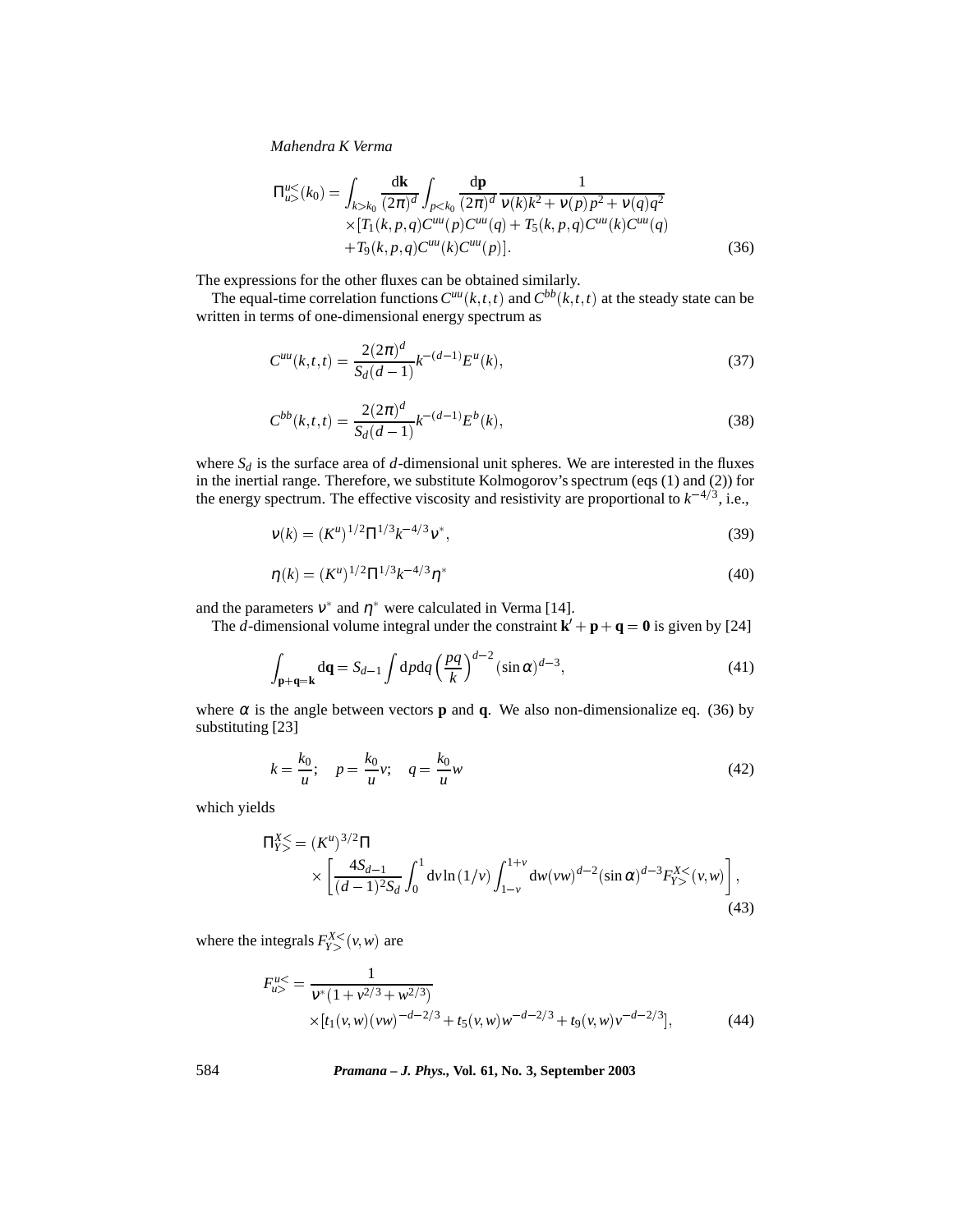$$
F_{u>}^{b\leq} = \frac{1}{v^* + \eta^* (\nu^{2/3} + w^{2/3})}
$$
  
 
$$
\times [t_2(v, w)(vw)^{-d-2/3} r_A^{-2} + t_7(v, w)w^{-d-2/3} r_A^{-1}
$$
  
 
$$
+ t_{11}(v, w)v^{-d-2/3} r_A^{-1}],
$$
 (45)

$$
F_{b>}^{u<} = \frac{1}{v^*v^{2/3} + \eta^* (1 + w^{2/3})}
$$
  
×[ $t_3(v, w)(vw)^{-d-2/3}r_A^{-1}$  +  $t_6(v, w)w^{-d-2/3}r_A^{-2}$   
+ $t_{12}(v, w)v^{-d-2/3}r_A^{-1}$ ], (46)

$$
F_{b>}^{b<} = \frac{1}{v^* w^{2/3} + \eta^* (1 + v^{2/3})}
$$
  
×[*t*<sub>4</sub>(*v*, *w*)(*vw*)<sup>-*d*-2/3</sup>*r*<sub>A</sub><sup>-1</sup> + *t*<sub>8</sub>(*v*, *w*)*w*<sup>-*d*-2/3</sup>*r*<sub>A</sub><sup>-1</sup> +*t*<sub>10</sub>(*v*, *w*)*v*<sup>-*d*-2/3</sup>*r*<sub>A</sub><sup>-1</sup>}. (47)

Here  $t_i(v, w) = T_i(k, kv, kw)/k^2$ . Note that the energy fluxes are constant and are consistent with the Kolmogorov's picture. We compute the bracketed terms (denoted by  $I_{Y>}^{X\leq}$ ) numerically and find that all of them converge. Let us denote  $I = I_{u>}^{u} + I_{u>}^{b} + I_{b>}^{u} + I_{b>}^{b}$ . Using the fact that the total flux  $\Pi$  is

$$
\Pi = \Pi_{u>}^{u} + \Pi_{u>}^{b} + \Pi_{b>}^{u} + \Pi_{b>}^{b} ,\tag{48}
$$

we can calculate the value of constant  $K^u$ , which is

$$
K^u = (I)^{-2/3}.
$$
\n(49)

In addition, the energy flux ratios can be computed using  $\prod_{Y}^{X} \le \sqrt{II} = I_{Y}^{X} \le \sqrt{I}$ . The flux ratio  $\Pi_{b}^{\mu}$  /  $\Pi$  is obtained using steady-state condition (eq. (22)). The values of constant *K* can be computed using eq. (4). The flux ratios and Kolmogorov's constants for  $d = 3$  and various  $r_A$  are listed in table 2. The same quantities for  $r_A = 1$  and various space dimensions are listed in table 3.

The following trends can be inferred by studying table 2. We find that for  $d = 3$ ,  $\prod_{u>u}^{u \leq n}$ starts from 1 for large  $r_A$  and decreases nearly to zero near  $r_A = 0.3$ . All other fluxes start from zero and increase up to some saturated values; this implies that near  $r_A \approx 1$ , all the energy fluxes become significant. Clearly, the sign of  $\Pi_{b>}^{b\leq}$  is positive, indicating that ME cascades from large length-scale to small length-scale. Under steady state the large-scale ME is maintained by  $\Pi_{b<}^{u<}$ , which is one of the most dominant transfers near  $r_A = 0.5$ . The energy flux  $\Pi_{b<}^{u<}$  entering the large scale magnetic energy could play an important role in the amplification of magnetic energy. In paper II, we will construct a dynamo model based on the energy fluxes.

The Kolmogorov's constant *K* for  $d = 3$  is listed in table 2. For all  $r_A$  greater than 0.5, *K* is approximately constant and is close to 1.6, same as that for fluid turbulence  $(r_A = \infty)$ . Since  $\Pi \propto K^{-3/2}$ , we can conclude that the variation of  $r_A$  (redistribution of fluid and magnetic energy, keeping the total energy fixed) does not change the total cascade rate. Near  $r_A = 0.3$ , the constant *K* appears to increase, indicating a sudden drop in the cascade rate. When  $r_A$  is decreased further, near  $r_A = 0.25$  both  $v^*$  and  $\eta^*$  became approximately equal to 0 [14], or  $K \to \infty$ . This signals an absence of turbulence for  $r_A$  near 0.25. This is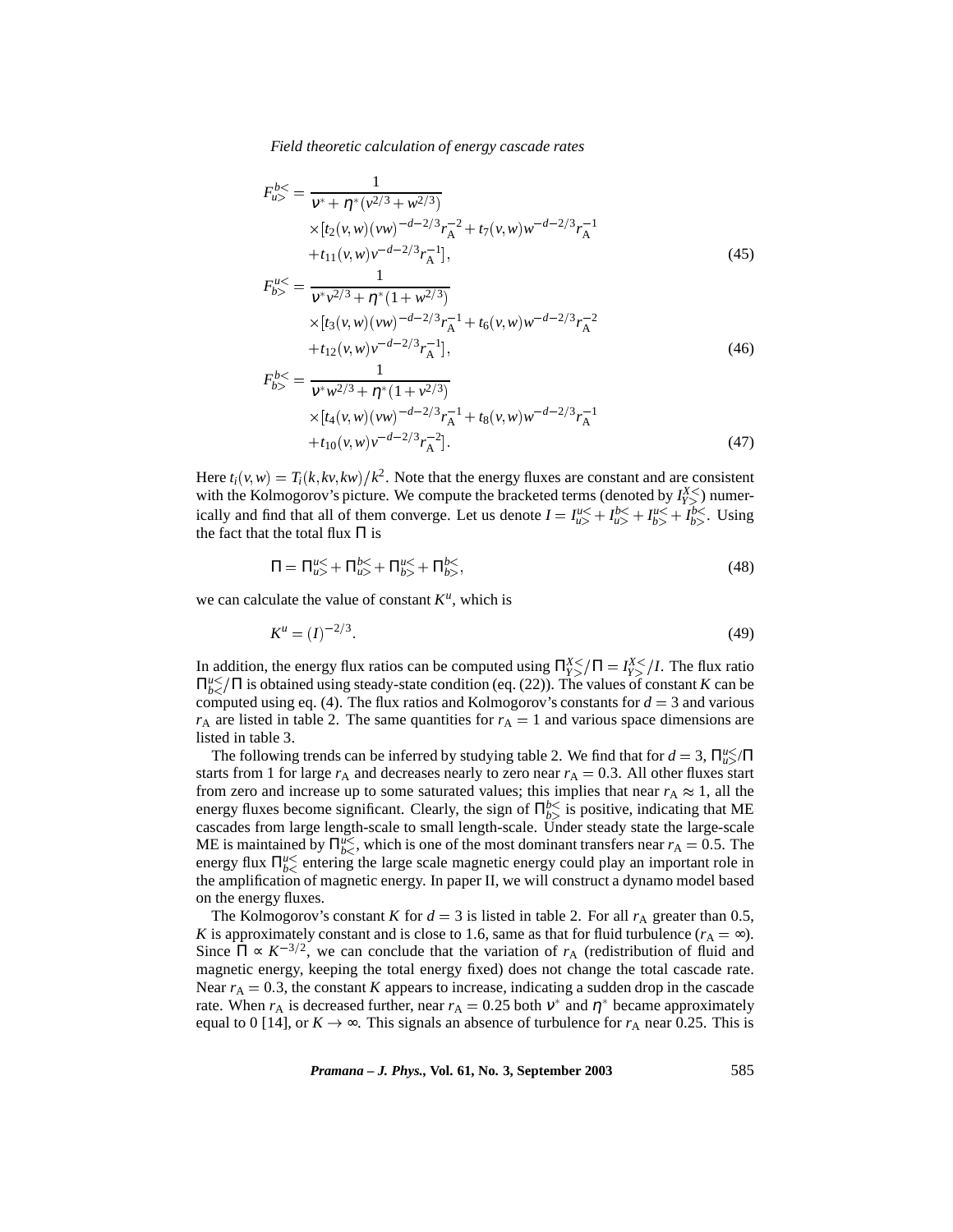$\Pi \backslash r_A$  5000 100 5 1 0.5 0.3 Trend  $\Pi_{u>}^{u<}/\Pi$  $\mathbf{1}$ *u*</Π 1 0.97 0.60 0.12 0.037 0.011 Decreases  $\Pi_{b>}^{u<}/\Pi$  $3.5E-4$  $\frac{u}{b}$ /Π 3.5E-4 1.7E-2 0.25 0.40 0.33 0.36 Increases then saturates  $\Pi_{u}^{b} \leq \sqrt{\Pi}$  $-1.1E-4$  $_{u>u}^{b}\sqrt{11}$  -1.1E-4 -5.1E-3 -0.05 0.12 0.33 0.42 Increases then saturates  $\Pi_{h}^{b}\leq$ /Π  $2.7E-4$ *<sup>b</sup>*/Π 2.7E-4 1.3E-2 0.20 0.35 0.30 0.21 Increases then dips  $\Pi_{b<}^{u<}$  $1.7E-4$ 8.1E-3 0.15 0.47 0.63 0.63 Increases then saturates  $K^+$  1.53 1.53 1.51 1.55 1.50 1.65 3.26 Approx. const. till  $r_A \approx 0.5$ *K<sup>u</sup>* 1.53 1.50 1.29 0.75 0.55 0.75 Decreases

**Table 2.** The computed values of energy cascade rates of MHD turbulence for various *r*<sub>A</sub> when  $d = 3$  and  $\sigma_c = 0$ .

**Table 3.** The computed values of energy cascade rates of MHD turbulence for various space dimensions *d* when  $\sigma_c = 0$  and  $r_A = 1$ .

| $\Pi \setminus d$      | 2.1 | 2.2      | 2.5   | 3    | 4    | 10   | 100  |
|------------------------|-----|----------|-------|------|------|------|------|
| $\Pi_{u>}^{u<}/\Pi$    |     | 0.02     | 0.068 | 0.12 | 0.17 | 0.23 | 0.25 |
| $\Pi_{b}^{u}\leq/\Pi$  |     | 0.61     | 0.49  | 0.40 | 0.34 | 0.27 | 0.25 |
| $\Pi_{u>}^{b}$ / $\Pi$ |     | $-0.027$ | 0.048 | 0.12 | 0.18 | 0.23 | 0.25 |
| $\Pi_{b>}^{b}$ / $\Pi$ |     | 0.40     | 0.39  | 0.35 | 0.31 | 0.27 | 0.25 |
| $\Pi_{b<}^{u<} / \Pi$  |     | 0.37     | 0.4   | 0.47 | 0.49 | 0.50 | 0.50 |
| $K^+$                  |     | 1.4      | 1.4   | 1.50 | 1.57 | 1.90 | 3.46 |
| $K^u$                  |     | 0.69     | 0.72  | 0.75 | 0.79 | 0.95 | 1.73 |
|                        |     |          |       |      |      |      |      |

consistent with the fact that MHD equations are linear in the  $r_A \rightarrow 0$  (fully magnetic) limit, hence do not exhibit turbulence. However, it is still surprising that turbulence disappears near  $r_A = 0.25$  itself.

The Kolmogorov's constant *K* computed above can be used to estimate the amount of turbulent heating in the solar wind. Verma *et al* [25] and Tu [26] have put constraints on the turbulent heating in the solar wind from the radial variation of temperature in the solar wind. Verma *et al* [25] observed that when  $K \approx 1$ , all the heating in the solar wind for streams with  $\sigma_c \approx 0$  can be accounted for by the turbulent heating. Our theoretical value for this constant in the absence of mean magnetic field is approximately 1.5, larger than 1. If we take  $K \approx 1.5$  for solar wind streams with  $\sigma_c \approx 0$ , only a fraction, possibly around half  $((1/1.5)^{3/2})$ , of the heating will be due to turbulence. However, neglect of mean magnetic field, anisotropy, helicities etc. are gross assumptions, and we can only claim general consistency of the theoretical estimates with the observational results of the solar wind.

We have calculated the flux ratios and the constant  $K$  for various space dimensions  $d \ge 2.2$ . Verma [14] has shown that for  $d < 2.2$ , the RG fixed point is unstable, and the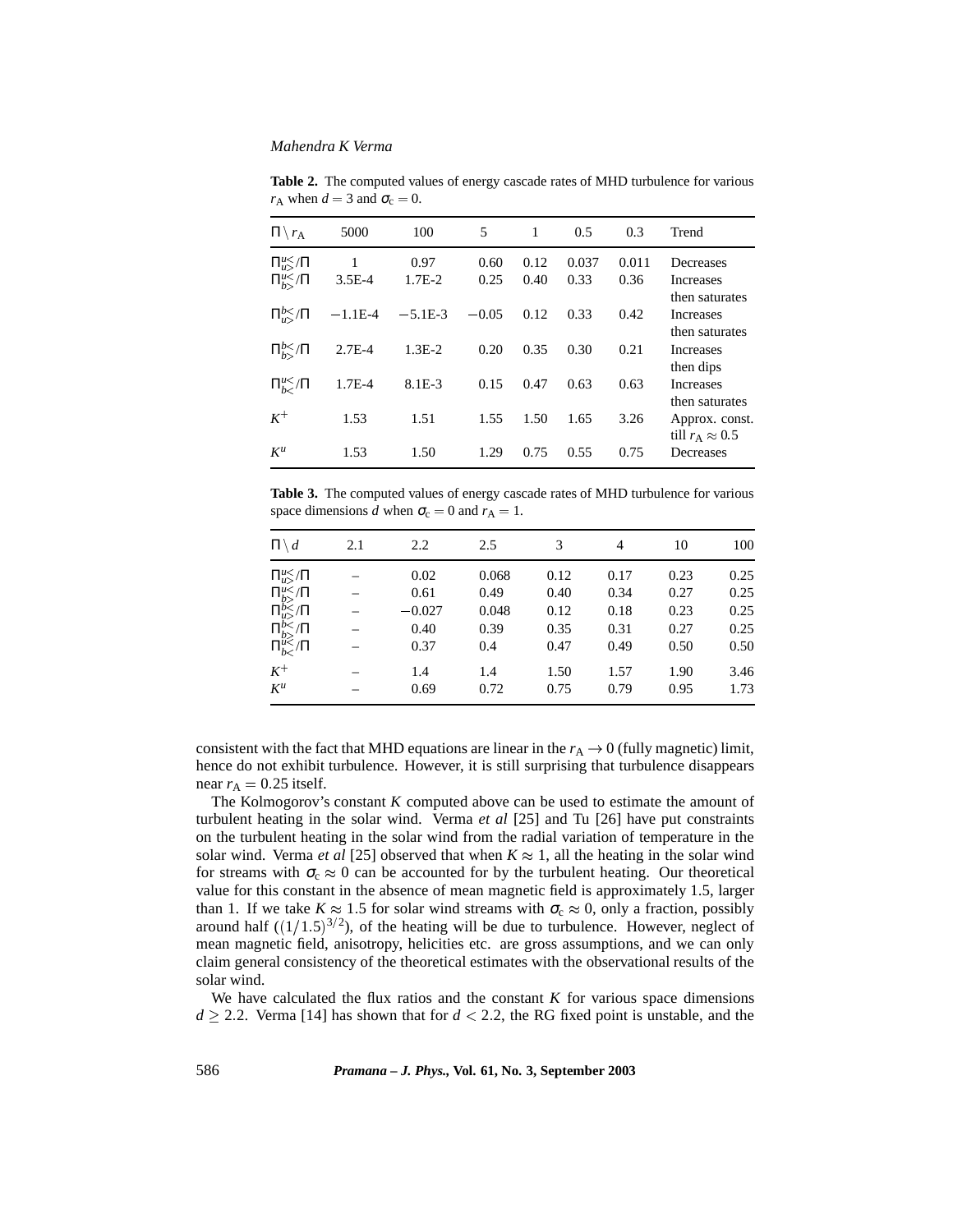renormalized parameters could not be determined. Due to that reason we have calculated fluxes and Kolmogorov's constant for  $d \ge 2$  only. For these calculations we take  $r_A = 1$ , which is a generic case. The calculated values are shown in table 3. It is striking that all the fluxes are approximately the same for large *d*. In addition,  $\prod_{b<sub>i</sub> <sup>u</sup> <sup>u</sup> <sup>u</sup> <sup>u</sup>$  is approximately 0.5 for all dimensions greater than 4.

We verify that  $I_{Y>}^{X<}$  for constant  $v^*$  and  $\eta^*$  are proportional to  $d^{-1}$ . In Verma [14] we find that  $v^*, \eta^* \sim d^{-1/2}$ . Therefore,  $K \sim d^{-1/3}$ . This result is a generalization of theoretical analysis of Fournier *et al* [24] for fluid turbulence.

In this section we calculated the cascade rates for  $\sigma_c = 0$ . In the next section we take the other limit  $\sigma_c \to 1$ .

## **3.** Cascade rates in MHD turbulence:  $\sigma_c \rightarrow 1$

In this section we will describe the calculation of the energy cascade rates for the large normalized cross helicity ( $\sigma_c \rightarrow 1$ ), and show that the cascade rates crucially depend on cross helicity. For cases with  $\sigma_c \to 1$ , it is best to work with Elsässer variables  $z^{\pm} = u \pm b$ . For the following discussion we will denote the ratio  $\langle |z^{-}|^2 \rangle / \langle |z^{+}|^2 \rangle$  by *r*. Clearly  $r \ll 1$ . Here we limit ourselves to  $r_A = 1$ .

The incompressible MHD equations in terms of  $z^{\pm}$  are

$$
\frac{\partial \mathbf{z}^{\pm}}{\partial t} + (\mathbf{z}^{\mp} \cdot \nabla) \mathbf{z}^{\pm} = -\nabla p + \nu_{+} \nabla^{2} \mathbf{z}^{\pm} + \nu_{-} \nabla^{2} \mathbf{z}^{\mp},
$$
\n(50)

$$
\nabla \cdot \mathbf{z}^{\pm} = 0,\tag{51}
$$

where *p* is the total pressure and  $v_{\pm} = (v \pm \eta)/2$ . Numerical simulations of Verma [27] and Dar [28], solar wind observations of Matthaeus and Goldstein [29], and Marsch and Tu [30], and theoretical calculations of Verma [13,14] show that Kolmogorov-like energy spectrum is valid even for non-zero cross helicity, i.e.,

$$
E^{\pm}(k) = K^{\pm} \frac{(\Pi^{\pm})^{4/3}}{(\Pi^{\mp})^{2/3}} k^{-5/3},\tag{52}
$$

where  $K^{\pm}$  are Kolmogorov's constants for MHD. The above equation was first derived by Marsch<sup>[3]</sup>.

The corresponding equations for the energy evolution are

$$
\left(\frac{\partial}{\partial t} + 2v_{+}k^{2}\right) C^{\pm\pm}(\mathbf{k}, t, t) + 2v_{-}k^{2} C^{\pm\mp}(\mathbf{k}, t, t)
$$
\n
$$
= \frac{1}{(d-1)(2\pi)^{d}\delta(\mathbf{k} + \mathbf{k}')} \int_{\mathbf{k}' + \mathbf{p} + \mathbf{q} = \mathbf{0}} \frac{d\mathbf{p}}{(2\pi)^{d}} [S^{\pm\pm}(\mathbf{k}'|\mathbf{p}|\mathbf{q}) + S^{\pm\pm}(\mathbf{k}'|\mathbf{q}|\mathbf{p})], \quad (53)
$$

where

$$
S^{\pm\pm}(\mathbf{k}'|\mathbf{p}|\mathbf{q}) = -\mathfrak{S}([\mathbf{k}' \cdot \mathbf{z}^{\mp}(\mathbf{q})][\mathbf{z}^{\pm}(\mathbf{k}') \cdot \mathbf{z}^{\pm}(\mathbf{p})])
$$
(54)

and the equal-time correlation functions  $C^{\pm\pm}$  and  $C^{\pm\mp}$  are defined using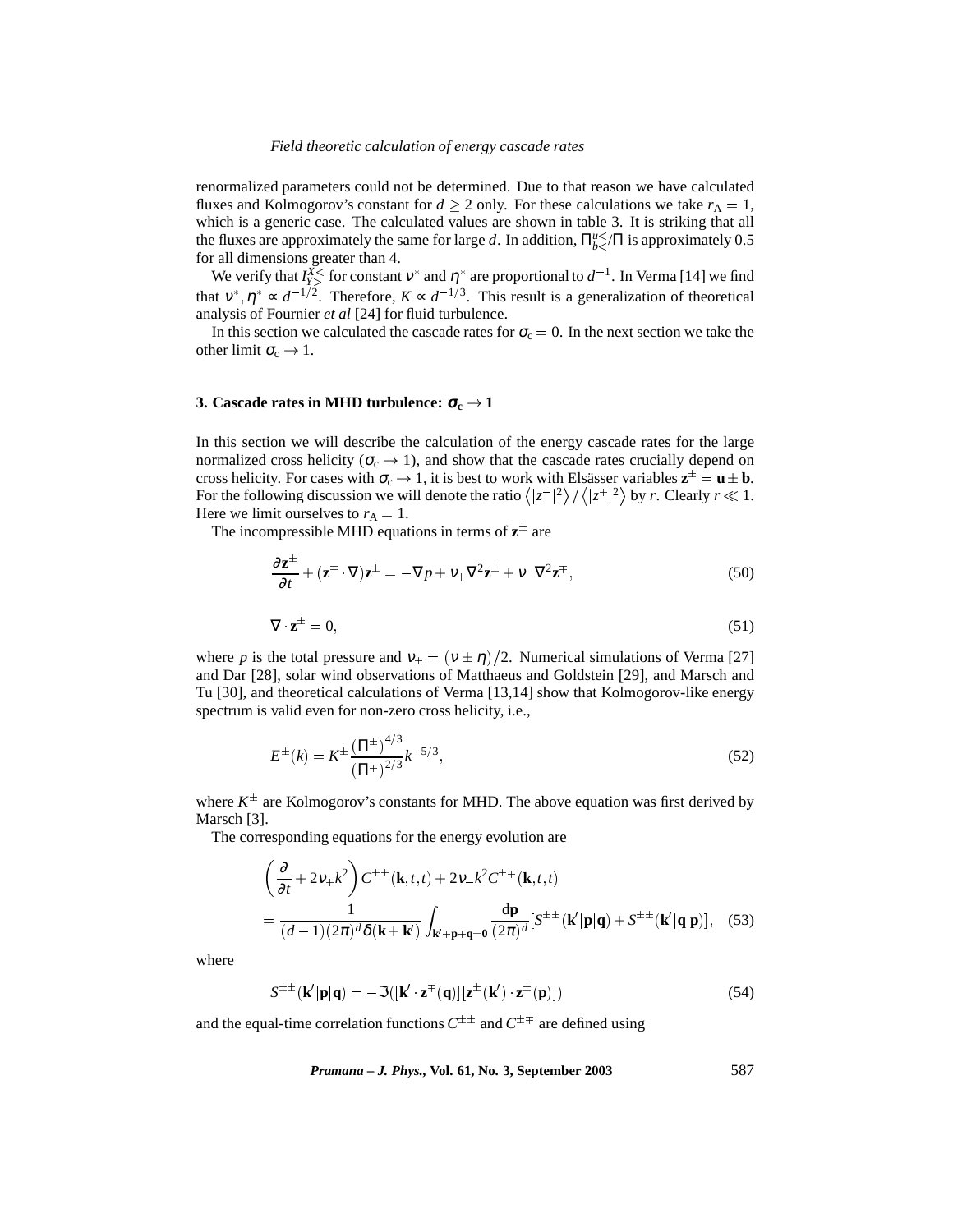$$
\left\langle z_i^{\pm}(\mathbf{p},t)z_j^{\pm}(\mathbf{q},t)\right\rangle = P_{ij}(\mathbf{p})C^{\pm\pm}(\mathbf{p},t,t)\delta(\mathbf{p}+\mathbf{q})(2\pi)^d,
$$
\n(55)

$$
\left\langle z_i^{\pm}(\mathbf{p},t)z_j^{\mp}(\mathbf{q},t)\right\rangle = P_{ij}(\mathbf{p})C^{\pm\mp}(\mathbf{p},t,t)\delta(\mathbf{p}+\mathbf{q})(2\pi)^d.
$$
 (56)

From eq. (54) it is evident that in the non-linear transfers, the modes  $z^+$  transfer energy only to  $z^+$  while  $z^-$  acts as a mediator. Similarly  $z^-$  transfers energy only to  $z^-$  with  $z^+$ acting as a mediator. It can be easily shown that

$$
S^{\pm}(\mathbf{k}'|\mathbf{p}|\mathbf{q}) + S^{\pm}(\mathbf{k}'|\mathbf{q}|\mathbf{p}) + S^{\pm}(\mathbf{p}|\mathbf{k}'|\mathbf{q}) + S^{\pm}(\mathbf{p}|\mathbf{q}|\mathbf{k}')+ S^{\pm}(\mathbf{q}|\mathbf{k}'|\mathbf{p}) + S^{\pm}(\mathbf{q}|\mathbf{p}|\mathbf{k}') = 0.
$$
 (57)

These equations correspond to the 'detailed conservation of energy' in MHD triads.

In terms of  $z^{\pm}$  variables, there are only two types of fluxes  $\Pi^{\pm}$ , one for the  $z^+$  cascade and the other for  $z^-$  cascade. In terms of *S*, these energy fluxes  $\Pi^\pm$  are

$$
\Pi^{\pm}(k_0) = \frac{1}{(2\pi)^d \delta(\mathbf{k}' + \mathbf{p} + \mathbf{q})} \int_{k' > k_0} \frac{\mathrm{d}\mathbf{k}}{(2\pi)^d} \int_{p < k_0} \frac{\mathrm{d}\mathbf{p}}{(2\pi)^d} \left\langle S^{\pm \pm}(\mathbf{k}'|\mathbf{p}|\mathbf{q}) \right\rangle. \tag{58}
$$

As described in the last section, the above fluxes are calculated to the leading order in perturbation series. To the first order,  $\langle S^{\pm \pm}({\bf k}'|{\bf p}|{\bf q})\rangle$  are

$$
\langle S^{\pm\pm}(k|p|q)\rangle = \int_{-\infty}^{t} dt'(2\pi)^{d} [T_{13}(k, p, q)G^{\pm\pm}(k, t-t')C^{\pm\mp}(p, t, t')C^{\mp\pm}(q, t, t')+T_{14}(k, p, q)G^{\pm\pm}(k, t-t')C^{\pm\pm}(p, t, t')C^{\mp\mp}(q, t, t')+T_{15}(k, p, q)G^{\pm\mp}(k, t-t')C^{\pm\pm}(p, t, t')C^{\mp\mp}(q, t, t')+T_{16}(k, p, q)G^{\pm\mp}(k, t-t')C^{\pm\mp}(p, t, t')C^{\mp\pm}(q, t, t')+T_{17}(k, p, q)G^{\pm\pm}(p, t-t')C^{\pm\mp}(k, t, t')C^{\mp\pm}(q, t, t')+T_{18}(k, p, q)G^{\pm\pm}(p, t-t')C^{\pm\pm}(k, t, t')C^{\mp\mp}(q, t, t')+T_{19}(k, p, q)G^{\pm\mp}(p, t-t')C^{\pm\pm}(k, t, t')C^{\mp\mp}(q, t, t')+T_{20}(k, p, q)G^{\pm\mp}(p, t-t')C^{\pm\pm}(k, t, t')C^{\mp\mp}(q, t, t')+T_{21}(k, p, q)G^{\mp\pm}(q, t-t')C^{\pm\pm}(k, t, t')C^{\mp\mp}(p, t, t')+T_{22}(k, p, q)G^{\mp\pm}(q, t-t')C^{\pm\pm}(k, t, t')C^{\pm\mp}(p, t, t')+T_{23}(k, p, q)G^{\mp\mp}(q, t-t')C^{\pm\pm}(k, t, t')C^{\pm\mp}(p, t, t')+T_{24}(k, p, q)G^{\mp\mp}(q, t-t')C^{\pm\mp}(k, t, t')C^{\pm\mp}(p, t, t')]
$$
\n(59)

where  $T_i(k, p, q)$  are given in Appendix A.

Now we use the approximation that  $r$  is small. In terms of renormalized  $\hat{v}$  matrix

$$
\hat{\mathbf{v}}(k) = \begin{pmatrix} r\zeta & \alpha \\ r\psi & \beta \end{pmatrix},\tag{60}
$$

the Green's function  $\hat{G}(k, t - t') = \exp{-[\hat{v}k^2(t - t')]}$  to leading order in *r* is

$$
\hat{G}(k, t - t') = \begin{pmatrix} 1 - \frac{r\alpha\psi}{\beta^2} (1 - e^{-\beta(t - t')}) & -\left\{ \frac{\alpha}{\beta} + \frac{r\alpha}{\beta} \left( \frac{\zeta}{\beta} - \frac{2\alpha\psi}{\beta^2} \right) \right\} (1 - e^{-\beta(t - t')}) \\ -\frac{r\psi}{\beta} (1 - e^{-\beta(t - t')}) & e^{-\beta(t - t')} + \frac{r\alpha\psi}{\beta^2} (1 - e^{-\beta(t - t')}) \end{pmatrix} .
$$
(61)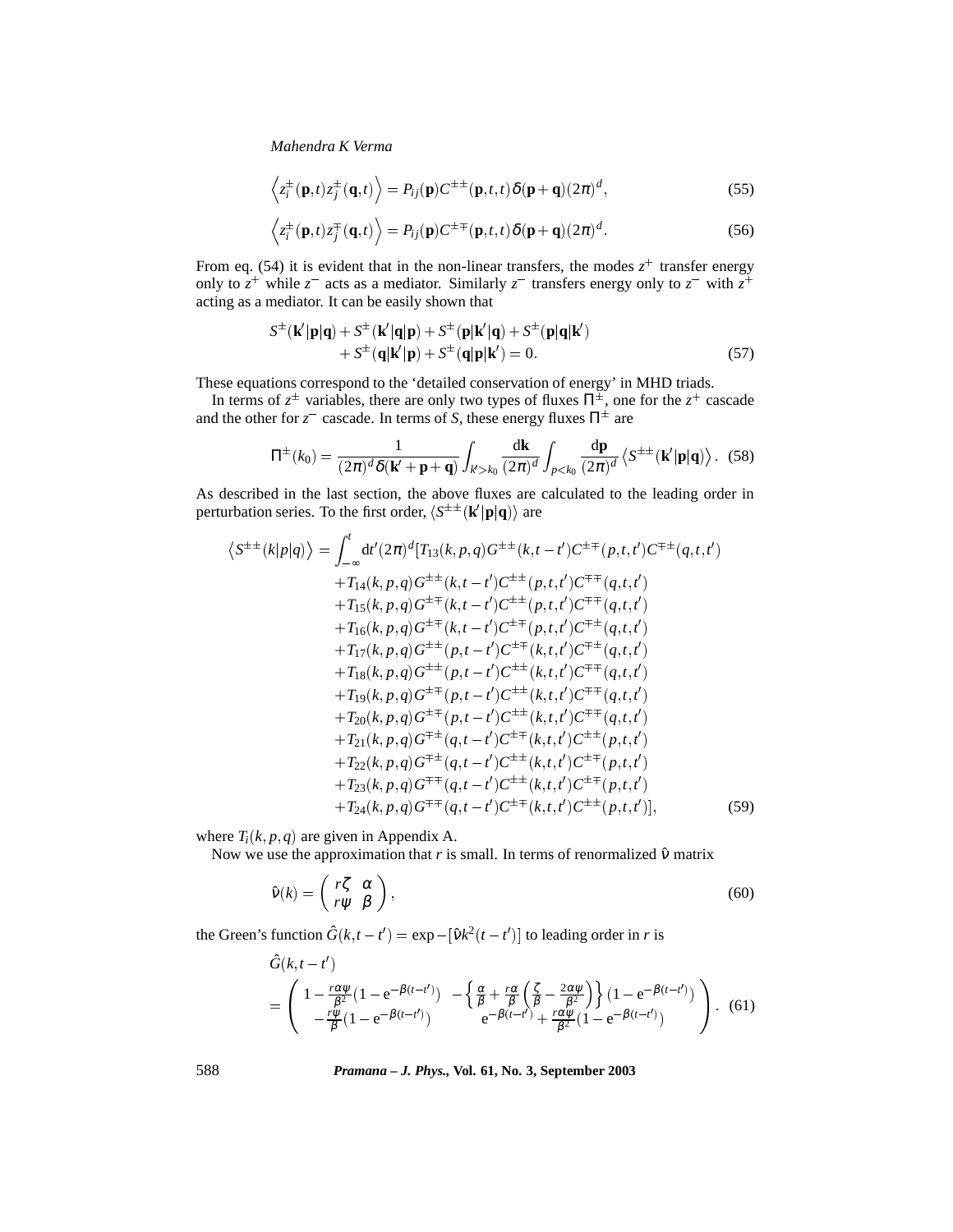For derivation and further details on the renormalized  $\hat{v}$ , refer to [14]. The correlation matrix  $\hat{C}(k, t-t')$  is given by

$$
\begin{pmatrix} C^{++}(k,t,t') & C^{+-}(k,t,t') \\ C^{-+}(k,t,t') & C^{--}(k,t,t') \end{pmatrix} = \hat{G}(k,t-t') \begin{pmatrix} C^{++}(k) & C^{+-}(k) \\ C^{-+}(k) & C^{--}(k) \end{pmatrix}.
$$
 (62)

The quantities  $C^{\pm\pm}(k)$  can be written in terms of  $E^{\pm}(k)$  as

$$
C^{\pm \pm}(k) = \frac{2(2\pi)^d}{S_d(d-1)} k^{-(d-1)} E^{\pm}(k).
$$
\n(63)

We take  $C^{\pm\mp}(k) = 0$  (or  $r_A = 1$ ) for simplifying the calculation. We take Kolmogorov's spectrum for  $E^{\pm}(k)$  (see eq. (52)), and

$$
\hat{v}(k) = \begin{pmatrix} r\zeta & \alpha \\ r\psi & \beta \end{pmatrix} = \begin{pmatrix} r\zeta^* & \alpha^* \\ r\psi^* & \beta^* \end{pmatrix} \sqrt{K^+} \frac{(\Pi^+)^{4/3}}{(\Pi^-)^{2/3}} k^{-4/3}.
$$
\n(64)

The renormalized parameters  $\zeta^*, \alpha^*, \psi^*$ , and  $\beta^*$  have been calculated in [14]. Finally, the matrices  $\hat{G}(k, t - t^{\hat{\prime}})$  and  $\hat{C}(k, t, t^{\prime})$  can be written in terms of renormalized parameters and Kolmogorov's spectrum.

Now we substitute  $\hat{G}(k, t - t')$  and  $\hat{C}(k, t, t')$  in eq. (59), and keep terms only to the leading order in *r*. We find that the terms (1,4,5,8–10) of eq. (59) vanish. The final equation for the fluxes  $\Pi^{\pm}$  to the leading order in *r* are

$$
\Pi^{\pm} = r \frac{(\Pi^{\pm})^2}{\Pi^-} (K^{\pm})^{3/2} \left[ \frac{4S_{d-1}}{(d-1)^2 S_d} \int_0^1 dv \ln(1/v) \times \int_{1-v}^{1+v} dw(vw)^{d-2} (\sin \alpha)^{d-3} F^{\pm}(v,w) \right],
$$
\n(65)

where the integrand  $F^{\pm}$  are

$$
F^{+} = t_{13}(v, w)(vw)^{-d-2/3}\frac{1}{\beta^{*}w^{2/3}} + t_{14}(v, w)(vw)^{-d-2/3}\frac{\alpha^{*}}{\beta^{*}}
$$
  
\n
$$
\times \left\{\frac{1}{\beta^{*}(1+w^{2/3})} - \frac{1}{\beta^{*}w^{2/3}}\right\} + t_{15}(v, w)w^{-d-2/3}\frac{1}{\beta^{*}w^{2/3}}
$$
  
\n
$$
+ t_{16}(v, w)w^{-d-2/3}\frac{\alpha^{*}}{\beta^{*}}\left\{\frac{1}{\beta^{*}(v^{2/3} + w^{2/3})} - \frac{1}{\beta^{*}w^{2/3}}\right\}
$$
  
\n
$$
+ t_{17}(v, w)v^{-d-2/3}\frac{\alpha^{*}}{\beta^{*}}\left\{\frac{1}{\beta^{*}(v^{2/3} + w^{2/3})} - \frac{1}{\beta^{*}w^{2/3}}\right\}
$$
  
\n
$$
+ t_{18}(v, w)v^{-d-2/3}\frac{\alpha^{*}}{\beta^{*}}\left\{\frac{1}{\beta^{*}(1+w^{2/3})} - \frac{1}{\beta^{*}w^{2/3}}\right\},
$$
  
\n
$$
F^{-} = t_{12}(v, w)(vw)^{-d-2/3}\frac{1}{\beta^{*}} + t_{15}(v, w)w^{-d-2/3}\frac{1}{\beta^{*}} \tag{66}
$$

$$
F^{-} = t_{13}(v, w)(vw)^{-d-2/3} \frac{1}{\beta^{*}(1 + v^{2/3})} + t_{15}(v, w)w^{-d-2/3} \frac{1}{\beta^{*}(1 + v^{2/3})}.
$$
 (67)

We denote the bracketed term of eq. (65) by  $I^{\pm}$  and compute them numerically. We find that the integrals are finite for  $d = 2$  and 3. Also note that  $I^{\pm}$  are independent of *r*. We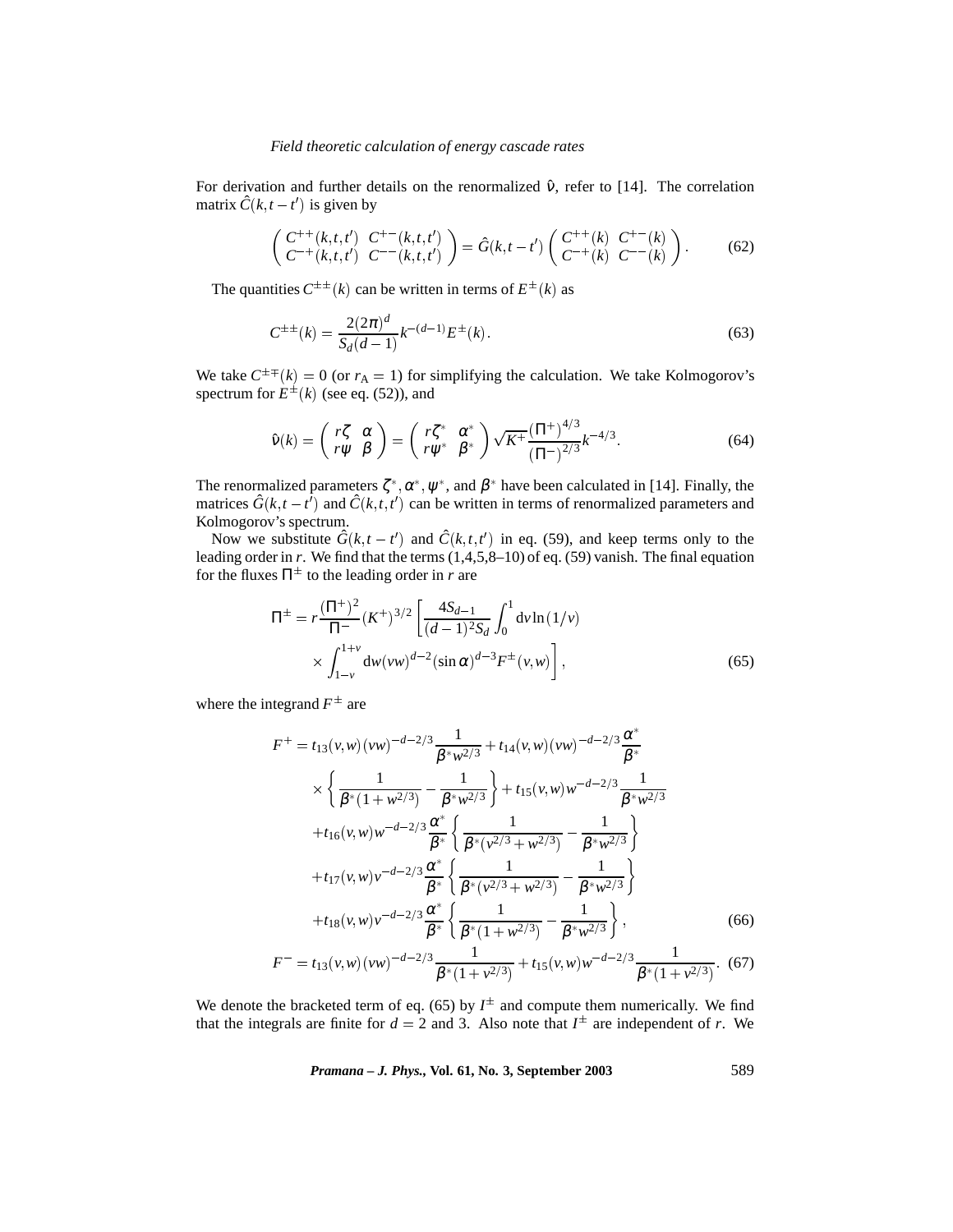| d | r                      | $K^+$ | $K^-$ |
|---|------------------------|-------|-------|
|   | 0.17                   | 1.4   | 1.4   |
|   | 0.10                   | 2.1   | 1.2   |
| 3 | 0.07                   | 2.7   | 1.07  |
|   | $10^{-3}$              | 45    | 0.26  |
|   | $10^{-6}$              | 4528  | 0.026 |
|   | 0.1                    | 1.2   | 2.4   |
|   | 0.07                   | 1.5   | 2.2   |
| 2 | 0.047                  | 1.9   | 1.9   |
|   |                        | 25    | 0.52  |
|   | $10^{-3}$<br>$10^{-6}$ | 2480  | 0.052 |

**Table 4.** The computed values of Kolmogorov's constants for  $\sigma_c \rightarrow 1$  and  $r_A = 1$  limit for various  $r = E^-/E^+$  ( $d = 2, 3$ ).

calculate the constant  $K^{\pm}$  of eq. (65) in terms of  $I^{\pm}$ ; the constants  $K^{\pm}$  are listed in table 4 for various values of *r* in  $d = 2$  and 3. The constants  $K^{\pm}$  depend very sensitively on *r*. Also, there is a change of behaviour near  $r = (I^{-}/I^{+})^{2} = r_{c}$ ;  $K^{-} < K^{+}$  for  $r < r_{c}$ , whereas inequality reverses for  $r$  beyond  $r_c$ .

From the equations derived above, we can derive many important relationships. For example,

$$
\frac{\Pi^-}{\Pi^+} = \frac{I^-}{I^+}.\tag{68}
$$

Since  $I^{\pm}$  are independent of *r*, we can immediately conclude that the ratio  $\Pi^{-}/\Pi^{+}$  is also *independent of r*. This is an important conclusion from our calculation. From the above equations we can also derive

$$
K^{+} = \frac{1}{r^{2/3}} \frac{(I^{-})^{2/3}}{(I^{+})^{4/3}},\tag{69}
$$

$$
K^{-} = r^{1/3} \frac{(I^{+})^{2/3}}{(I^{-})^{4/3}},
$$
\n(70)

$$
\frac{K^-}{K^+} = r \left(\frac{I^+}{I^-}\right)^2. \tag{71}
$$

The total energy cascade rate can be written in terms of  $E^+(k)$  as

$$
\Pi = \frac{1}{2}(\Pi^+ + \Pi^-) = \frac{r}{2}(I^+ + I^-)(E^+(k))^{3/2}k^{5/2}.
$$
\n(72)

Since  $I^{\pm}$  is independent of *r*,  $\Pi$  is a linear function of *r*. When we apply the above formula to the solar wind stream with  $r = 0.07$ , we find that  $K^+ = 2.12$  and  $K^- = 0.85$ .

As mentioned in the previous section, the observed temperature evolution was studied by Verma *et al* [25] and Tu [26]. For streams with  $\sigma_c \rightarrow 1$ , Verma *et al* [25] had assumed that  $K^+ = K^- = K$  independent of  $\sigma_c$ , and derived the total turbulent dissipation rate to be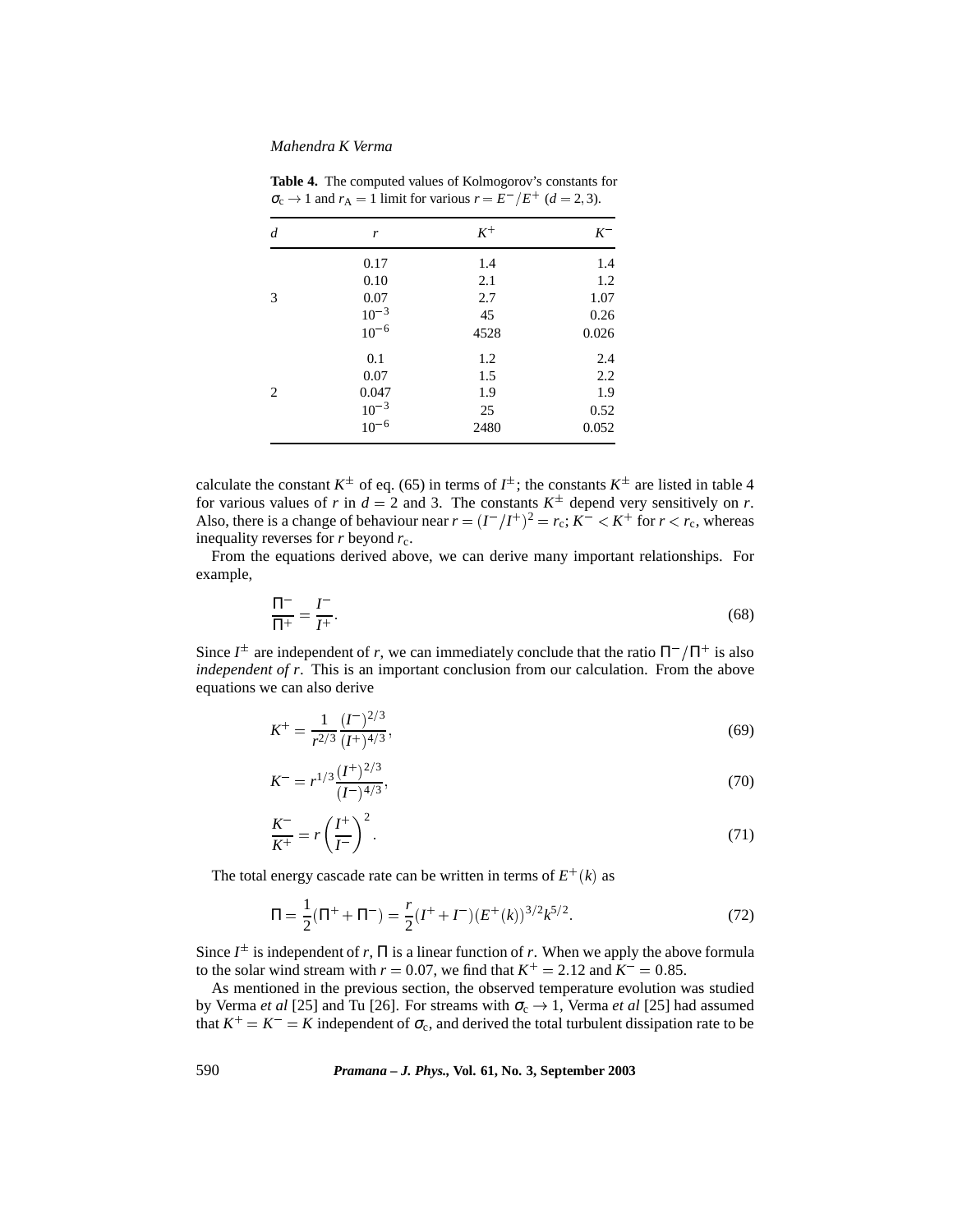$$
\Pi = \frac{r + \sqrt{r}}{2K^{3/2}} (E^+(k))^{3/2} k^{5/2}.
$$
\n(73)

Clearly the assumption that  $K^+ = K^-$ , as well as the above formula (73) is incorrect. Hence, the calculation of Verma *et al* [25] needs to be modified. The substitution of the parameters *r* and  $K^{\pm}$  in our formula (72) gives us an estimate of the turbulent heating that is an order of magnitude higher than the observed overall heating in the solar wind [25]. Some of the resolutions of this paradox are: (1) the assumption that the solar wind has reached steady state is incorrect, and the formula (72) is inapplicable to the solar wind streams with large  $\sigma_c$ ; or (2) the constants  $K^{\pm}$  calculated above will be modified significantly by the mean magnetic field, anisotropy, helicity etc. In case of the former, one needs to understand the non-equilibrium evolution of MHD turbulence, while in case of the latter, the field theoretic calculation has to be generalized in the presence of mean magnetic field and helicity. Both these generalizations are beyond the scope of this paper.

#### **4. Summary and conclusions**

Π*u*-

In this paper we have theoretically calculated various energy cascade rates in the inertial range of *non-helical* MHD turbulence. Our procedure is based on field-theoretic approach. Using the steady-state condition we also calculate the energy supply rate from the largescale velocity field to the large-scale magnetic field. For simplicity of the calculation, we have taken two special cases: (1)  $\sigma_c = 0$ ; (2)  $\sigma_c \rightarrow 1$ . Throughout the calculation we assume that the velocity modes at large length-scales are forced.

We will first summarize the results for  $\sigma_c = 0$  case in  $d = 3$ . The cascade rates  $\Pi_{b>}^{u\leq}$ ,  $\Pi_{b>}^{b<}$ ,  $\Pi_{b<}^{u<}$ ,  $\Pi_{u>}^{b<}$  are approximately the same for  $r_A$  in the range of 0.5–1, but the flux  $\Pi_{u>}^{u<}$  is rather small. The sign of  $\Pi_{b>}^{b<}$  is positive, indicating that the ME cascades forward, that is from large length-scales to small length-scales. The large-scale magnetic field is maintained by the  $\prod_{b<0}^{u<sub><</sub>}$  flux. We exploit this result to construct a dynamo model for galaxy. This result is discussed in paper II.

Recently Cho and Vishniac (CV) [21] performed numerical simulation of non-helical MHD turbulence and arrived at the following conclusion based on their numerical results. In our language, their results for large  $r_A$  can be rephrased as (1)  $\Pi_{u>}^{u} \approx U^3$ ; (2)  $\Pi_{(b < +b>}^{u} \approx$  $UB^2$ ; (3)  $\Pi_{b<}^{u<} \approx (U - cB)B^2$ , where *U* and *B* are the large-scale velocity and magnetic field respectively, and  $c$  is a constant. When we compare our theoretical findings with CV's result, we find our results can explain CV's first and second results, but they are only partly consistent with the third result. From eq. (44) it can be easily seen that  $\Pi_{u>}^{u\leq}$  depends on the KE in the same manner as in fluid turbulence. Hence,  $\prod_{u>u}^{u<} \approx U^3/L$ , a result consistent with the first result of CV. Using  $\Pi_{(b < +b>}^{u <} = \Pi_{b>}^{u <} + \Pi_{b>}^{b <} + \Pi_{u>}^{b <}$  and the definitions of *F's* (eqs (46) and (47)) we can easily show that

$$
\frac{\Pi_{(b<+b>)}^{u<}}{\Pi} \approx r_A^{-1} + \cdots r_A^{-2},\tag{74}
$$

where **represents a constant.** We estimate the above equation in the large  $r_A$  limit  $(E^u \gg E^b)$ . In this limit,  $\Pi \approx U^3/L$ . Hence, to a leading order in  $r_A^{-1}$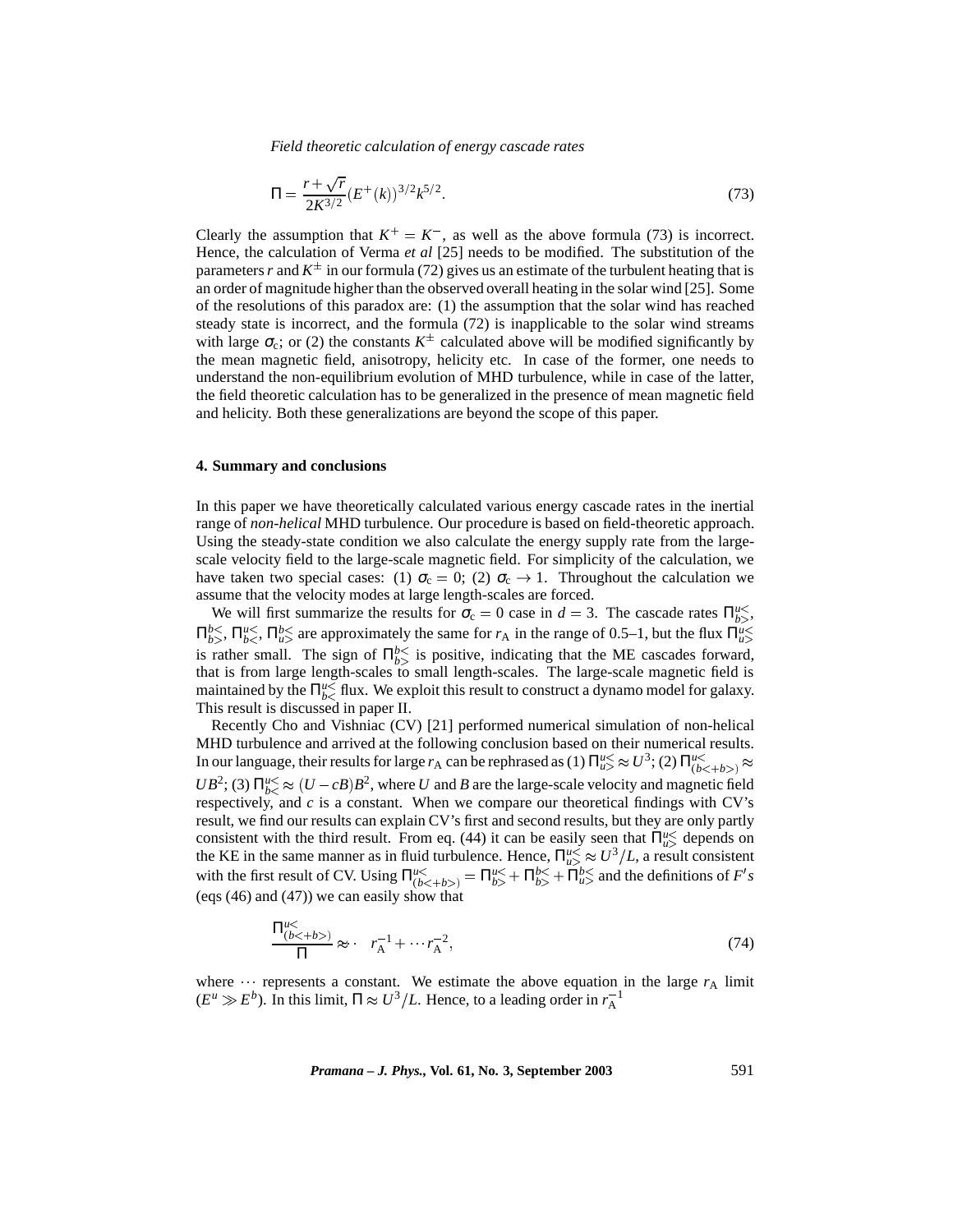$$
\Pi_{(b<+b>)}^{u<<} \approx \Pi \frac{E^b}{E^u} \approx U B^2 / L. \tag{75}
$$

From eqs  $(44)$ – $(47)$ , we also conclude that

$$
\Pi_{b<}^{u<} \approx (\cdots r_{A}^{-1} + \cdots r_{A}^{-2})\Pi \approx \left(\cdots \frac{U}{L} - \cdots \frac{B^{2}}{UL}\right)B^{2}.
$$
 (76)

Note that the first part of the above equation matches with CV's first part, but the second part of  $\Pi_{b<sub>0</sub>}^{u<sub>0</sub>}$  differs from CV's result by a factor of *B*/*U*. Since *B*/*U*  $\approx$  1 at steady state, it is difficult to differentiate our results with that of CV. On the whole, our theoretical calculation is able to explain the numerical results of CV.

For  $d = 3$  the Kolmogorov's constant *K* is approximately constant and is close to 1.5 for all  $r_A$  greater than 1/2, same as that for fluid turbulence  $(r_A = \infty)$ . This result implies that the total cascade rate does not change appreciably under the variation of  $r_A$  (since  $\Pi \propto K^{-3/2}$ ). The cascade rates vanish near  $r_A = 0.25$ ; this result is in the expected lines because MHD equations become linear in  $r_A = 0$  limit. Comparison with the past results shows that our result differs from that of Verma and Bhattacharjee's calculation [31] where Kolmogorov's constant changes significantly with the variation of  $r_A$ . Note, however, that our procedure described here is an improvement over that of Verma and Bhattacharjee, where they had assumed a wave-number cutoff for the self-energy integral for curing the infrared divergence problem. They had also assumed a specific type of self-energy matrix which can be shown to be correct only in some regime.

When we vary *d*, we find that for large *d*,  $\Pi_{u>}^{u} = \Pi_{b>}^{u} = \Pi_{b>}^{b} = \Pi_{u>}^{b}$ . In addition we also observe that Kolmogorov's constant MHD turbulence increases with dimensions as  $d^{1/3}$ . The same variation is observed for fluid turbulence [24]. This result indicates that the cascade rates decrease in higher dimensions. We could calculate fluxes for  $d \geq 2.2$ because the RG fixed point is unstable for dimensions lower than 2.2 [14]. However, the RG fixed point for fluid turbulence is stable for  $d = 2$ , and the Kolmogorov's constant in the inverse cascade regime of 2D fluid turbulence comes out to be 6.3. For this computation, the renormalized viscosity  $v^*$  was taken as  $-0.6$ . It is interesting to note that Dar *et al* [19] find negative KE flux  $(\Pi_{u>u}^{u\leq})$  in their 2D MHD turbulence simulation; this is reminiscent of 2D fluid turbulence.

In the other extreme limit  $\sigma_c \rightarrow 1$  and  $r_A = 1$ , we find that Kolmogorov's constants  $K^+$ and  $K^-$  are not equal, and the ratio  $K^-/K^+$  depends very sensitively on  $r = E^-(k)/E^+(k)$ . Both the fluxes  $\Pi^{\pm}$ , and also the total flux  $\Pi$ , are proportional to *r*. The flux ratio  $\Pi^-/\Pi^+$ is found to be independent of *r*. We also discuss the implications of our flux results to the heating of the solar wind.

In this paper we have restricted ourselves to non-helical turbulence. Helical MHD turbulence is very important specially for the growth of magnetic energy (dynamo). The energy fluxes for helical MHD have been discussed in paper II. The study of the effects of mean magnetic field using field theory has been relegated for future.

#### **Appendix A: Values of** *Ti*

The algebraic expressions for  $T_i(k, p, q)$  are given below.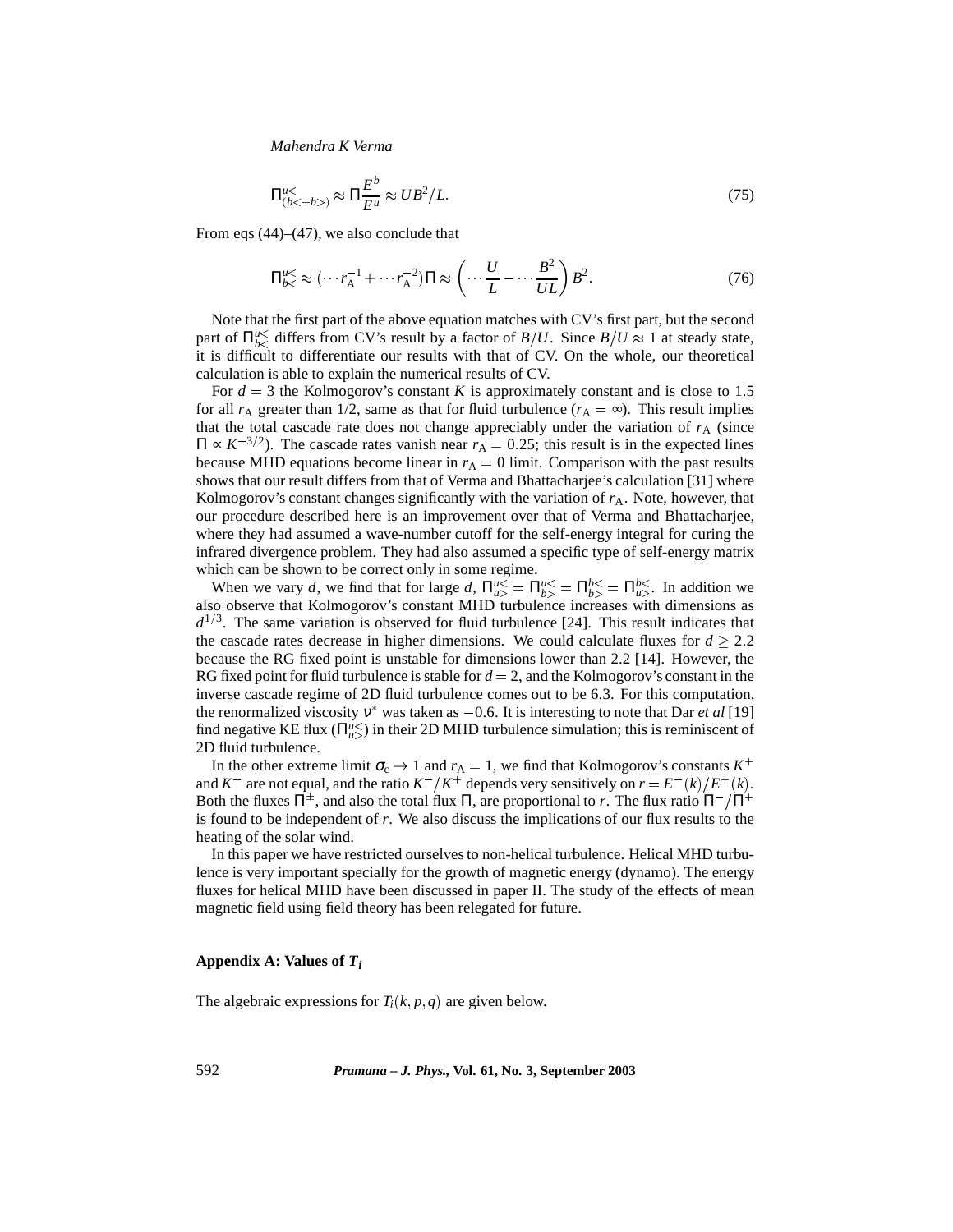$$
T_1(k, p, q) = k_i P_{jab}^+(k) P_{ja}(p) P_{ib}(q)
$$
  
=  $kp ((d-3)z + (d-2)xy + 2z^3 + 2xyz^2 + x^2z)$ , (A1)

$$
T_3(k, p, q) = k_i P_{jab}^{-}(k) P_{ja}(p) P_{ib}(q)
$$
  
=  $-k^2 ((d-2)(1 - y^2) + z^2 + xyz)$ , (A2)

$$
T_5(k, p, q) = -k_i P_{jab}^+(p) P_{ja}(k) P_{ib}(q)
$$

$$
= -kp ((d-3)z + (d-2)xy + 2z3 + 2xyz2 + y2z),
$$
\n(A3)  
\n
$$
T_7(k, p, q) = -k_i P_{jab}^-(p) P_{ja}(k) P_{ib}(q)
$$

$$
= -kp((2-d)xy + (1-d)z + y2z),
$$
 (A4)

$$
T_9(k, p, q) = -k_i P_{iab}^+(q) P_{ja}(k) P_{jb}(p) = -kq (xz - 2xy^2z - yz^2), \qquad (A5)
$$

$$
T_{11}(k, p, q) = -k_i P_{iab}(q) P_{ja}(k) P_{jb}(p) = -kqz(x + yz),
$$
 (A6)

$$
T_{2n}(k, p, q) = -T_{2n-1}(k, p, q) \qquad \text{for } n = 1, ..., 6,
$$
  
\n
$$
T_{12,15}(k, p, q) = k M_{i,b}(k') P_{i,b}(p) P_{i,b}(q) = -k p v z(v + x z).
$$
 (A3)

$$
T_{13,15}(k,p,q) = k_i M_{jab}(k') P_{ja}(p) P_{ib}(q) = -kpyz(y+xz),
$$
\n
$$
T_{13,15}(k,p,q) = k_i M_{13,1}(k') P_{ja}(p) P_{ib}(q) = k^2 (1 - y^2)(d - 2 + z^2)
$$
\n(A8)

$$
T_{14,16}(k,p,q) = k_i M_{jab}(k') P_{jb}(p) P_{ia}(q) = k^2 (1 - y^2)(d - 2 + z^2),
$$
\n(A9)

$$
T_{17,19}(k,p,q) = k_i M_{jab}(p) P_{ja}(k) P_{ib}(q) = kpxz(x+yz),
$$
\n(A10)

$$
T_{18,20}(k,p,q) = -T_{14}(k,p,q),\tag{A11}
$$

$$
T_{21,23}(k, p, q) = k_i M_{iab}(q) P_{ja}(k) P_{jb}(p) = -k pxy(1 - z^2),
$$
\n(A12)

$$
T_{22,24}(k,p,q) = -T_{13}(k,p,q),\tag{A13}
$$

where  $\mathbf{k} = \mathbf{p} + \mathbf{q}$ , and *x*, *y*, *z* are defined by

$$
\mathbf{p} \cdot \mathbf{q} = -pqx; \quad \mathbf{q} \cdot \mathbf{k} = qky; \quad \mathbf{p} \cdot \mathbf{k} = pkz
$$
 (A14)

## **Acknowledgements**

The author thanks J K Bhattacharjee, Gaurav Dar, and V Eswaran for discussion and suggestions. He also thanks Mustansir Barma (TIFR, Mumbai) and Krishna Kumar (ISI, Kolkata) for useful suggestions and kind hospitality during his stay in their institutes on his sabbatical leave. This work was supported in part by Department of Science and Technology, India.

# **References**

- [1] R H Kraichnan, *Phys. Fluids* **8**, 1385 (1965)
- [2] P S Iroshnikov, *Sov. Astron. I.* **7**, 566 (1964)
- [3] E Marsch, in *Reviews in modern astronomy* edited by G Klare (Springer-Verlag, Berlin, 1990) p. 43
- [4] W H Matthaeus and Y Zhou, *Phys. Fluids* **B1**, 1929 (1989)
- [5] Y Zhou and W H Matthaeus, *J. Geophys. Res.* **95**, 10291 (1990)
- [6] M K Verma *et al*, *J. Geophys. Res.* **101**, 21619 (1996)
- [7] P Frick and D Sokoloff, *Phys. Rev.* **E57**, 4155 (1998)